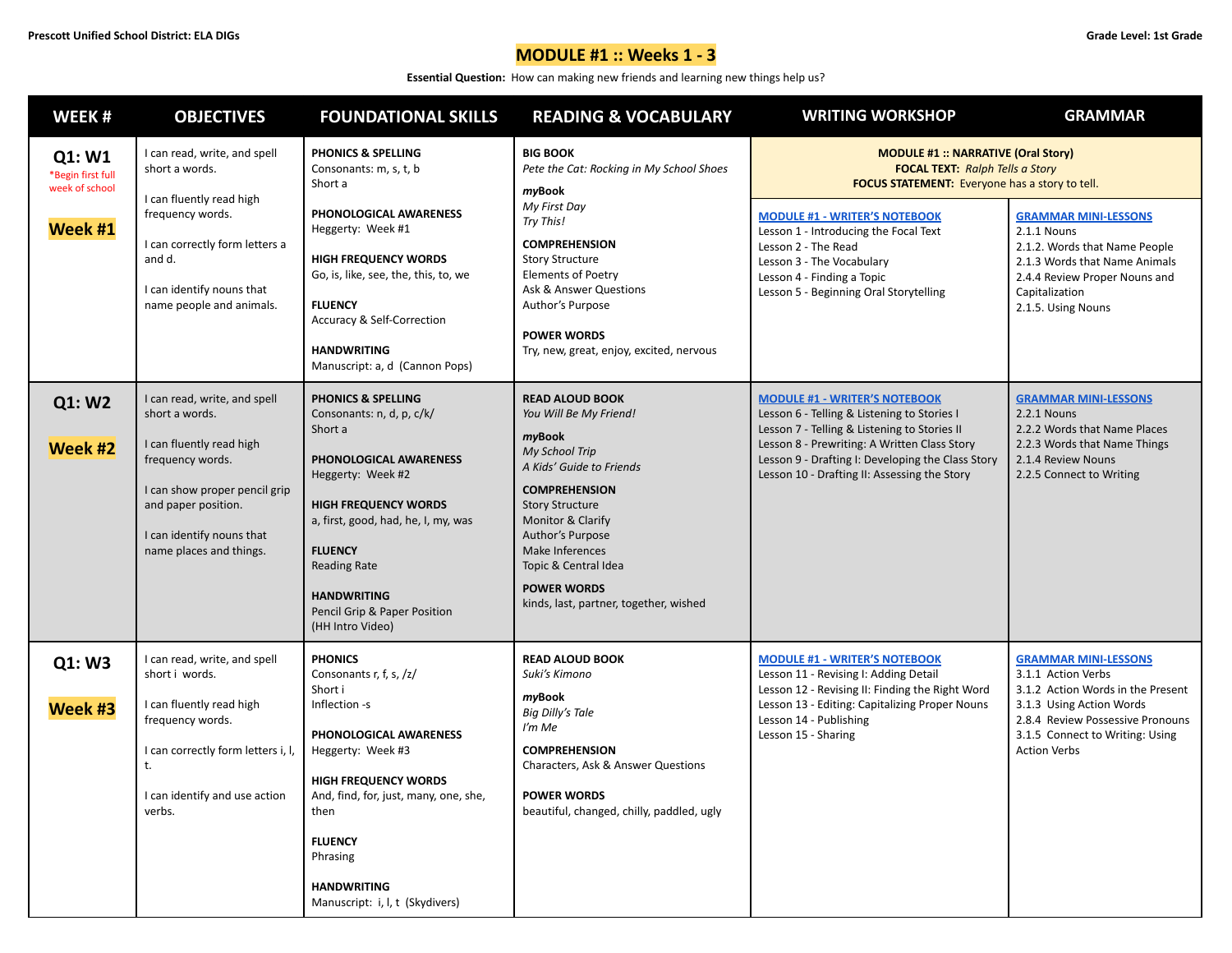|        | AZ ELA STANDARDS for MODULE #1                                                                                                                                                                                                 |  |  |  |
|--------|--------------------------------------------------------------------------------------------------------------------------------------------------------------------------------------------------------------------------------|--|--|--|
| M1: W1 | 1.RL.1, 2, 3, 4, 5, 7, 9, 10; 1.Rl.1, 7, 10; 1.RF.1a, 2a, 2b, 2c, 3b, 3d, 3f, 4a, 4b, 4c; 1.WF.1a, 1c, 3a1, 3e, 1.SL.1a, 1.b, 1.c, 2, 4, 5, 6; 1.L.1e, 1j, 2b, 5, 5a, 5b, 5c, 6   1.Rl.1, 2, 3, 4, 5, 7, 9, 10; 1.Rl.1, 7, 10; |  |  |  |
| M1: W2 | 1.RL.1, 2, 3, 5, 7, 9, 10; 1.Rl.1, 2, 7, 10; 1.RF.2a, 2b, 2c, 3b, 3d, 3e, 3f, 4a, 4b; 1.W.1,3; 1.WF.1a, 1c, 3a1, 3e; 1.SL.1a, 1b, 1c, 2, 4, 6; 1.L1a, 1d, 1j, 1k, 4c, 5c, 6   1.Rl.1, 2, 7, 10; 1.RF.2a, 2b, 2c, 3b, 3d, 3e, 4 |  |  |  |
| M1:W3  | 1.RL.1, 2, 3, 7, 9, 10; 1.Rl.3; 1.RF.1a, 2b, 2c, 2d, 3b, 3d, 3e, 3f, 4a, 4b; 1.W.2, 3, 4, 8; 1.WF.1a, 1c, 2a, 2b, 3a1, 3e; 1.SL1a, 1b, 1c, 1e, 1j, 2, 3, 4, 5, 6; 1.L.1d, 1f, 1j, 1k, 2b,<br>4b, 4c, 5a, 5c, 6                 |  |  |  |

ARRM Assessment

STAR Early Literacy

Weekly Spelling Tests

INTO READING Weekly Assessments

→ **INTO [READING:](https://www.hmhco.com/ui/login/?state=https%3A%2F%2Fwww.hmhco.com%2Fone%2F%23%2F) ED Online Platform** → Discover → HMH Resources → All Resources → Assessment → FILTER: Select Weekly Assessment

**RESOURCES/HELPFUL LINKS [Grammar Minilessons \(Scope & Sequence + Teacher Links\)](https://www.hmhco.com/content/reading/into_reading/g1/teacher/epub/hmh_ir1na_egtggss_teacher/#cards--1re_gtg_na_gss_01/) [MODULE #1 - Writer's Notebook](https://www.hmhco.com/content/reading/into_reading/g1/teacher/pdf/1re_wnb_wr_01_oralstory.pdf?custom_correlation_id=24ee0f36-eb34-11eb-95c9-2d785fd6404b#page=1)**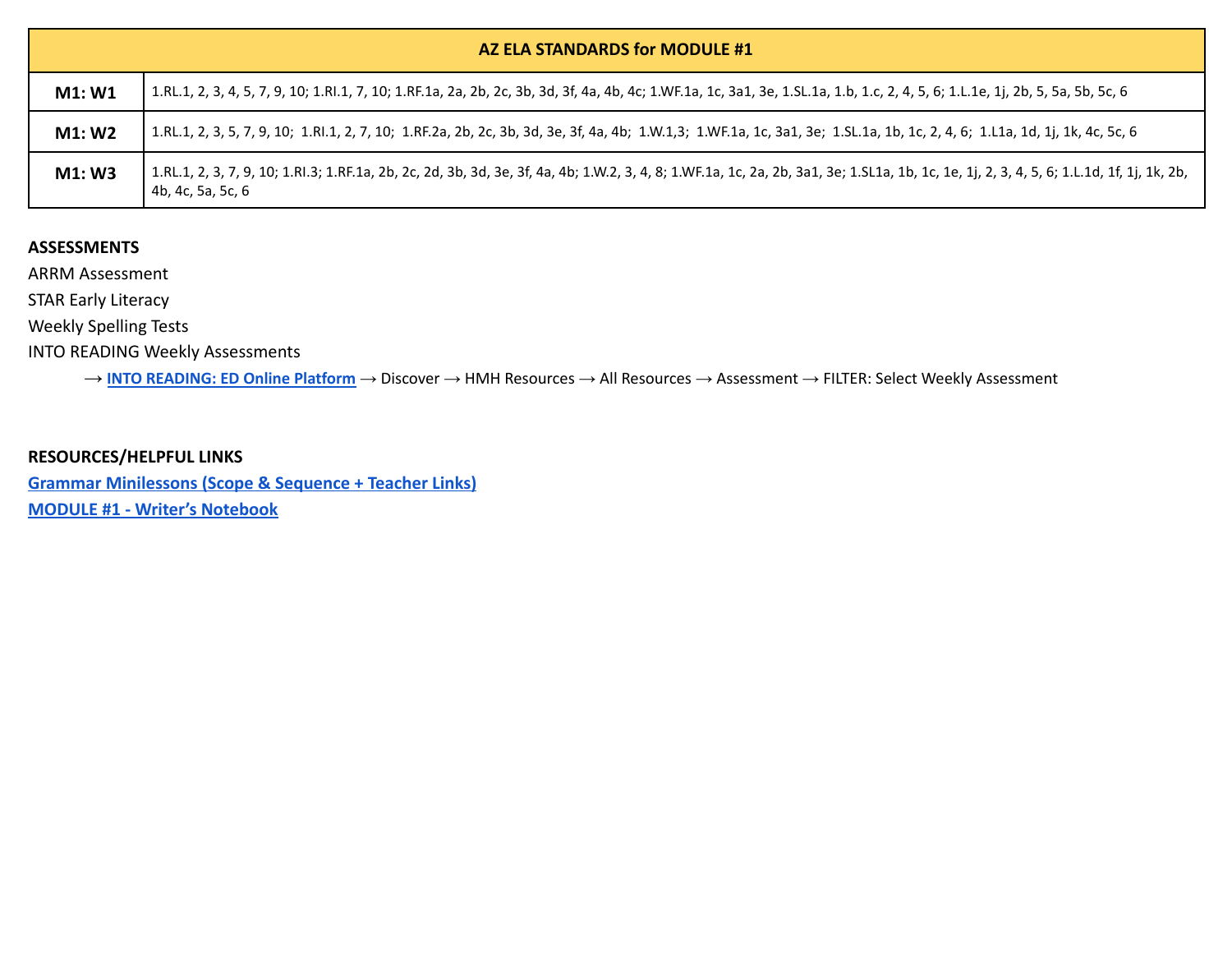# **MODULE #2 :: Weeks 1 - 3**

**Essential Question:** How does everyone in my family and community make them special?

| WEEK#             | <b>OBJECTIVES</b>                                                                                                                                                                                          | <b>FOUNDATIONAL SKILLS</b>                                                                                                                                                                                                                                                                              | <b>READING &amp; VOCABULARY</b>                                                                                                                                                                                                                                                            | <b>WRITING WORKSHOP</b>                                                                                                                                                                                                                                                       | <b>GRAMMAR</b>                                                                                                                                                                                                                                       |
|-------------------|------------------------------------------------------------------------------------------------------------------------------------------------------------------------------------------------------------|---------------------------------------------------------------------------------------------------------------------------------------------------------------------------------------------------------------------------------------------------------------------------------------------------------|--------------------------------------------------------------------------------------------------------------------------------------------------------------------------------------------------------------------------------------------------------------------------------------------|-------------------------------------------------------------------------------------------------------------------------------------------------------------------------------------------------------------------------------------------------------------------------------|------------------------------------------------------------------------------------------------------------------------------------------------------------------------------------------------------------------------------------------------------|
| Q1: W4            | I can read, write, and spell<br>short a and i words.                                                                                                                                                       | <b>PHONICS &amp; SPELLING</b><br>Consonants g, k, Review short a, i                                                                                                                                                                                                                                     | <b>BIG BOOK</b><br>Whose Hands Are These?                                                                                                                                                                                                                                                  | <b>MODULE #2 :: INFORMATIONAL TEXT (Descriptive Essay)</b><br><b>FOCAL TEXT:</b> Nana in the City<br>FOCUS STATEMENT: Our world is a special place.                                                                                                                           |                                                                                                                                                                                                                                                      |
| Week #1           | I can fluently read high<br>frequency words.<br>I can write from left to right.<br>I can identify and use<br>adjectives.                                                                                   | PHONOLOGICAL AWARENESS<br>Heggerty: Week #4<br><b>HIGH FREQUENCY WORDS</b><br>Are, buy, little, said, too, up, will, you<br><b>FLUENCY</b><br>Expression<br><b>HANDWRITING</b><br>Paper Position and directionality                                                                                     | myBook<br>Kids Speak Up!<br>Dan Had a Plan<br><b>COMPREHENSION</b><br>Ideas and Support, Text Organization<br>Retell, Setting<br><b>POWER WORDS</b><br>mess, market, sell, help, neighbors, set                                                                                            | <b>MODULE #2 - WRITER'S NOTEBOOK</b><br>Lesson 1 - Introducing the Focal Text<br>Lesson 2 - The Read<br>Lesson 3 - Vocabulary<br>Lesson 4 - Prewriting I: Finding a Topic<br>Lesson 5 - Prewriting II: Planning a Descriptive<br>Essay                                        | <b>GRAMMAR MINI-LESSONS</b><br>4.1.1 Adjectives<br>4.1.2 Adjectives for Size and Shape<br>4.1.3 Using Articles<br>3.1.4 Review Action Verbs<br>4.1.5 Connect to Writing: Using<br><b>Adjectives and Articles</b>                                     |
| Q1: W5<br>Week #2 | I can read, write, and spell<br>short a, i, and o words.<br>I can fluently read high<br>frequency words.<br>I can correctly form letters g<br>and o.<br>I can identify adjectives for<br>color and number. | <b>PHONICS &amp; SPELLING</b><br>Consonants I, h; short o<br>Review Short a, i, o<br>PHONOLOGICAL AWARENESS<br>Heggerty: Week #5<br><b>HIGH FREQUENCY WORDS</b><br>do, live, of, our, wants, what, with,<br>your<br><b>FLUENCY</b><br>Intonation<br><b>HANDWRITING</b><br>Manuscript g, o (Canon Pops)  | <b>READ ALOUD BOOK</b><br>Maybe Something Beautiful<br>myBook<br>On the Map<br>Places in My Neighborhood<br><b>COMPREHENSION</b><br>Setting, Summarize, Text Features<br>Make Connections, Content-Area Words<br><b>POWER WORDS</b><br>town, map, community, places, purpose,<br>clinic    | <b>MODULE #2 - WRITER'S NOTEBOOK</b><br>Lesson 6 - Drafting I: Elements of a Descriptive<br>Essay<br>Lesson 7 - Drafting II: Using Sensory Words<br>Lesson 8 - Drafting III: Adding Art<br>Lesson 9 - Revising I: Grouping<br>Lesson 10 - Revising II: Incorporating Feedback | <b>GRAMMAR MINI-LESSONS</b><br>4.2.1 Adjectives<br>4.2.2 Adjectives for Color<br>4.2.3 Adjectives for Number<br>2.6.4 Review Subject Pronouns<br>4.2.5 Connect to Writing: Using<br>Adjectives for Color and Number                                  |
| Q1: W6<br>Week #3 | I can read, write, and spell<br>short a, i, and u words.<br>I can fluently read high<br>frequency words.<br>I can correctly form letters q<br>and u.<br>I can identify and write a<br>complete sentence.   | PHONICS & SPELLING<br>Consonants w, j, y, v; short u<br>Review Short a, i, u<br>PHONOLOGICAL AWARENESS<br>Heggerty: Week #6<br><b>HIGH FREQUENCY WORDS</b><br>About, eat, how, make, out, put,<br>takes, who<br><b>FLUENCY</b><br>Accuracy and Self Correction<br><b>HANDWRITING</b><br>Manuscript q, u | <b>READ ALOUD BOOK</b><br>Abuela<br>myBook<br>Who Put The Cookies In the Cookie Jar?<br><b>Curious About Jobs</b><br><b>COMPREHENSION</b><br>Setting, Ask and Answer Questions<br>Text Organization, Content Area Words<br><b>POWER WORDS</b><br>spoon, against, churn, drive, stock, heal | <b>MODULE #2 - WRITER'S NOTEBOOK</b><br>Lesson 11 - Revising III: Capitalization<br>Lesson 12 - Editing I: Reviewing for Grammar<br>Lesson 13 - Editing II: Preparing to Publish<br>Lesson 14 - Publishing<br>Lesson 15 - Sharing                                             | <b>GRAMMAR MINI-LESSONS</b><br>1.1.1 Complete Sentences<br>1.1.2 Forming Complete Sentences<br>1.1.3 Complete and Incomplete<br>Sentences<br>4.1.4 Review Adjectives and<br>Articles<br>1.1.5 Connect to Writing: Using<br><b>Complete Sentences</b> |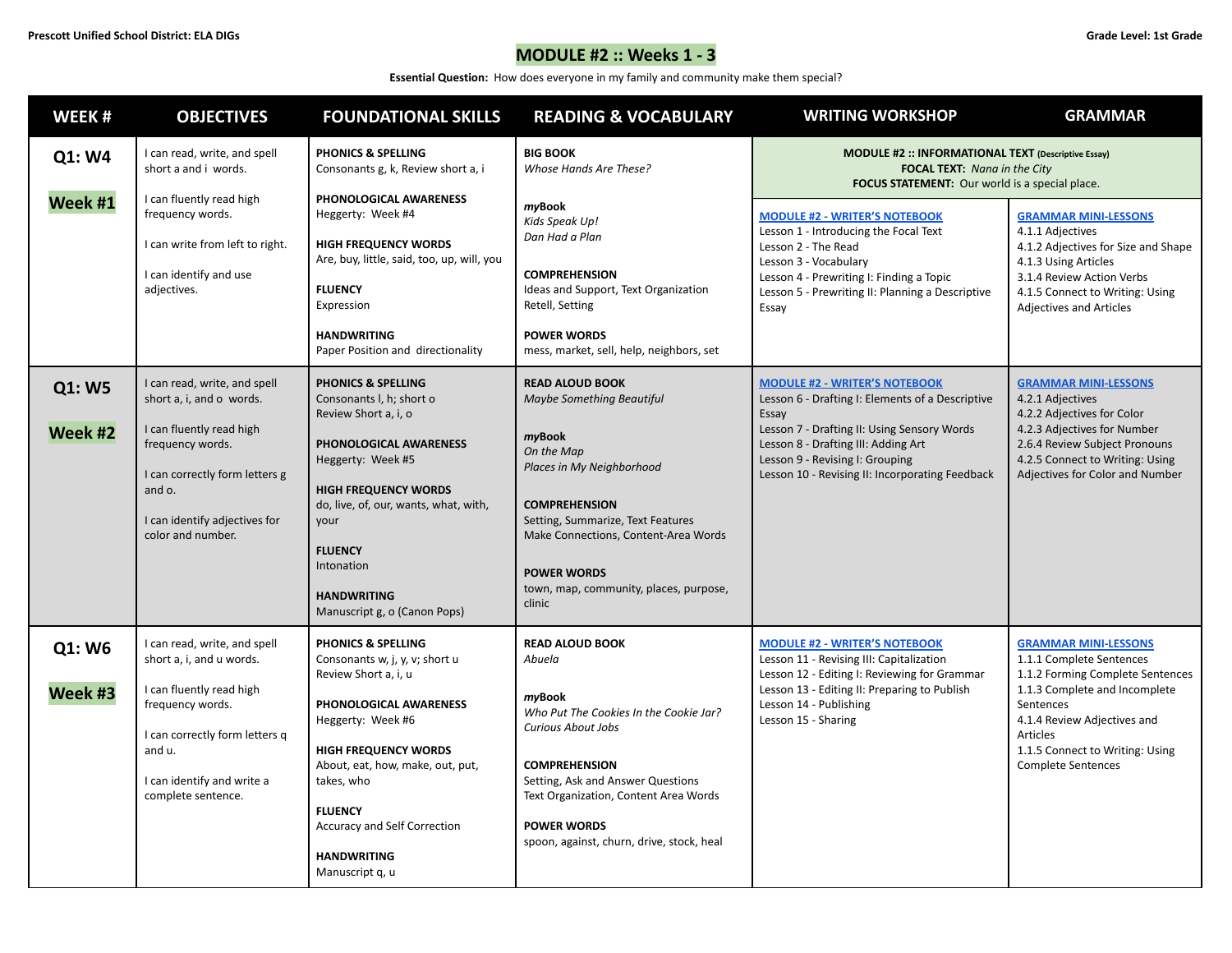|        | AZ ELA STANDARDS for MODULE #2                                                                                                                                                                                         |  |  |  |  |
|--------|------------------------------------------------------------------------------------------------------------------------------------------------------------------------------------------------------------------------|--|--|--|--|
| M2: W1 | 1.RL.1, 2, 3, 7, 9, 10; 1.Rl.1, 3, 7, 8, 10; 1.RF.1a, 2a, 2b, 2c, 2d, 3b, 3d, 3f, 4a, 4b; 1.W.2, 4; 1.WF.2a, 3a1, 3e; 1.SL.1a, 1b, 1c, 2, 4, 5, 5c, 6; 1.L.1a, 1h, 1j, 2b, 5c, 6                                       |  |  |  |  |
| M2: W2 | 1.RL.1, 2, 3, 4, 7, 9; 1.Rl.1, 2, 3, 4, 5, 6, 7, 9, 10; 1.RF.1a, 2a, 2c, 2d, 3b, 3d, 3f, 4a, 4b; 1.W.2, 4; 1.WF.1a, 1c, 2a, 3a1, 3e; 1.SL.1a, 1c, 2, 3, 4, 5, 6; 1.L.1a, 1e, 1h, 1j, 4a,<br>5a, 5c, 6                  |  |  |  |  |
| M2: W3 | 1.RL.1, 3, 4, 6, 7, 9,10; 1.Rl.1, 2, 3, 7, 9, 10; 1RF.1a, 2a, 2b, 2c, 2d, 3b, 3d, 3f, 4a, 4b, 4c; 1.W.1, 2, 3, 4; 1.WF.1a, 1b, 1c, 2a, 2b, 3e; 1.SL.1a, 1c, 2, 3, 4, 5, 6; 1.L.1, 1d, 1h,<br>1j, 1k, 2a, 4a, 5a, 5c, 6 |  |  |  |  |

ARRM Assessment

STAR Early Literacy

Weekly Spelling Tests

INTO READING Weekly Assessments

→ **INTO [READING:](https://www.hmhco.com/ui/login/?state=https%3A%2F%2Fwww.hmhco.com%2Fone%2F%23%2F) ED Online Platform** → Discover → HMH Resources → All Resources → Assessment → FILTER: Select Weekly Assessment

### **RESOURCES/HELPFUL LINKS**

**[Grammar Minilessons \(Scope & Sequence + Teacher Links\)](https://www.hmhco.com/content/reading/into_reading/g1/teacher/epub/hmh_ir1na_egtggss_teacher/#cards--1re_gtg_na_gss_01/)**

**[MODULE #2 - Writer's Notebook](https://www.hmhco.com/content/reading/into_reading/g1/teacher/pdf/1re_wnb_wr_02_descessay.pdf?custom_correlation_id=2ab0c082-ebd5-11eb-95c9-110b745ca72c#page=6)**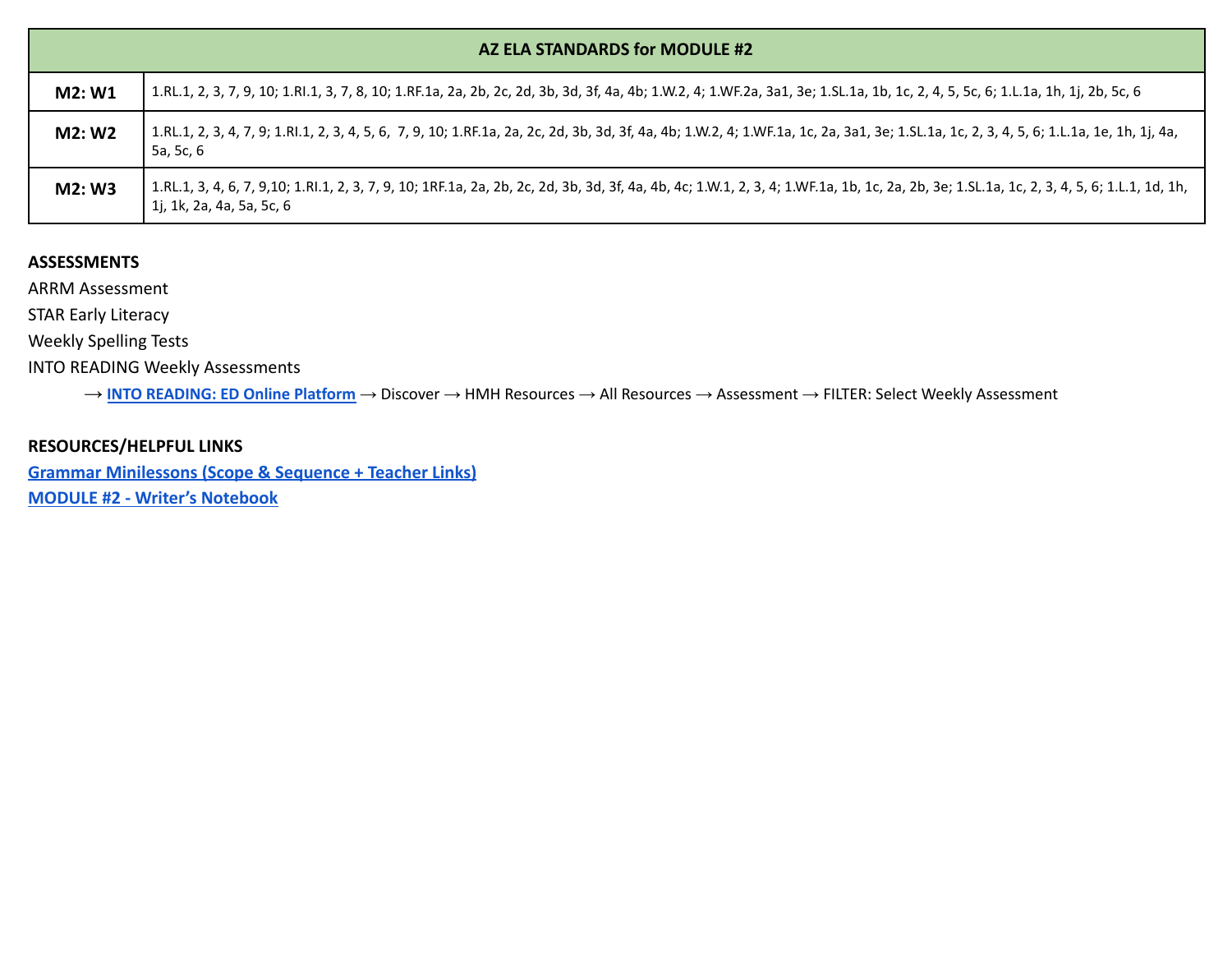# **MODULE #3 :: Weeks 1 - 3**

**Essential Question:** How do animals' bodies help them?

| WEEK#             | <b>OBJECTIVES</b>                                                                                                                                                                                                                                                   | <b>FOUNDATIONAL SKILLS</b>                                                                                                                                                                                                                                                                                   | <b>READING &amp; VOCABULARY</b>                                                                                                                                                                                                                                                                      | <b>WRITING WORKSHOP</b>                                                                                                                                                                                                                                                  | <b>GRAMMAR</b>                                                                                                                                                                                                             |  |
|-------------------|---------------------------------------------------------------------------------------------------------------------------------------------------------------------------------------------------------------------------------------------------------------------|--------------------------------------------------------------------------------------------------------------------------------------------------------------------------------------------------------------------------------------------------------------------------------------------------------------|------------------------------------------------------------------------------------------------------------------------------------------------------------------------------------------------------------------------------------------------------------------------------------------------------|--------------------------------------------------------------------------------------------------------------------------------------------------------------------------------------------------------------------------------------------------------------------------|----------------------------------------------------------------------------------------------------------------------------------------------------------------------------------------------------------------------------|--|
| Q1: W7            | I can read, write, and spell<br>short e, i, o, and u words.                                                                                                                                                                                                         | <b>PHONICS &amp; SPELLING</b><br>Consonants qu, x, z; short e<br>Review short e, i, o, u                                                                                                                                                                                                                     | <b>BIG BOOK</b><br><b>Best Foot Award</b>                                                                                                                                                                                                                                                            | MODULE #3 :: INFORMATIONAL TEXT (Research Essay)<br><b>FOCAL TEXT: Giraffes</b><br><b>FOCUS STATEMENT:</b> Animals are amazing!                                                                                                                                          |                                                                                                                                                                                                                            |  |
| Week #1           | I can fluently read high<br>frequency words.<br>I can correctly form letters e<br>and f.<br>I can identify the naming and<br>action part of a sentence.                                                                                                             | PHONOLOGICAL AWARENESS<br>Heggerty: Week #7<br><b>HIGH FREQUENCY WORDS</b><br>day, every, fly, have, look, made, they,<br>write<br><b>FLUENCY</b><br>Reading Rate<br><b>HANDWRITING</b><br>Manuscript e, f                                                                                                   | myBook<br>Animal Q & A<br>The Nest<br><b>COMPREHENSION</b><br><b>Text Features</b><br>Ask and Answer Questions<br><b>Story Structure</b><br><b>POWER WORDS</b><br>exclaimed, twigs, surprise, soon, warm,<br>empty                                                                                   | <b>MODULE #3 - WRITER'S NOTEBOOK</b><br>Lesson 1 - Introducing the Focal Text<br>Lesson 2 - The Read<br>Lesson 3 - Vocabulary<br>Lesson 4 - Prewriting I: Finding a Topic<br>Lesson 5 - Prewriting II: Researching a Topic                                               | <b>GRAMMAR MINI-LESSONS</b><br>1.2.1 Sentence Parts<br>1.2.2 The Naming Part<br>1.2.3 The Action Part<br>4.2.4 Review Adjectives<br>1.2.5 Connect to Writing: Using<br>Proper Nouns                                        |  |
| Q1: W8<br>Week #2 | I can read, write, and spell<br>short vowel words with ck and<br>double final consonants. (floss<br>rule)<br>I can fluently read high<br>frequency words.<br>I can correctly form letter s<br>and read and write from left<br>to right.<br>I can write a statement. | <b>PHONICS &amp; SPELLING</b><br><b>Double Final Consonants</b><br>Consonants ck /k/<br>PHONOLOGICAL AWARENESS<br>Heggerty: Week #8<br><b>HIGH FREQUENCY WORDS</b><br>all, down, four, from, her, now, saw,<br>went<br><b>FLUENCY</b><br>Expression<br><b>HANDWRITING</b><br>Manuscript s and directionality | <b>READ ALOUD BOOK</b><br>Whose Eye Am I?<br>myBook<br><b>Blue Bird and Coyote</b><br>Have You Heard the Nesting Bird?<br><b>COMPREHENSION</b><br>Text Organization, Create Mental Images,<br>Point of View, Monitor and Clarify<br><b>POWER WORDS</b><br>dull, thank, once, stroll, shingle, shriek | <b>MODULE #3 - WRITER'S NOTEBOOK</b><br>Lesson 6 - Drafting I: Elements of an<br><b>Informational Text</b><br>Lesson 7 - Drafting II: Integrating Research<br>Lesson 8 - Drafting II: Adding Art<br>Lesson 9 - Drafting IV: Adding Text Features<br>Lesson 10 - Revising | <b>GRAMMAR MINI-LESSONS</b><br>1.3.1 Statements<br>1.3.2 Forming Statements<br>1.3.3 Writing Statements<br>2.2.4 Review Nouns<br>1.3.5 Connect to Writing: Using<br><b>Statements</b>                                      |  |
| Q1: W9<br>Week #3 | I can read, write, and spell<br>words that begin and end with<br>sh.<br>I can fluently read high<br>frequency words.<br>I can correctly form letters b,<br>h, r.<br>I can identify singular and<br>plural nouns.                                                    | <b>PHONICS &amp; SPELLING</b><br>Consonant Digraph sh<br>Review s, sh<br>PHONOLOGICAL AWARENESS<br>Heggerty: Week #9<br><b>HIGH FREQUENCY WORDS</b><br>by, call, could, know, some, there,<br>were, would<br><b>FLUENCY</b><br>Phrasing<br><b>HANDWRITING</b><br>Manuscript b, h, r                          | <b>READ ALOUD BOOK</b><br>Ol' Mama Squirrel<br>myBook<br>Step-by-Step Advice from the Animal<br>Kingdom<br><b>Beaver Family</b><br><b>COMPREHENSION</b><br>Story Structure, Summarize, Text<br>Organization, Chronological Order<br><b>POWER WORDS</b><br>prey, predators, school, circling, herd    | <b>MODULE #3 - WRITER'S NOTEBOOK</b><br>Lesson 11 - Revising II: Singular and Plural<br>Nouns<br>Lesson 12 - Editing I Reviewing for Grammar<br>Lesson 13 - Editing II: Preparing to Publish<br>Lesson 14 - Publishing<br>Lesson 15 - Sharing                            | <b>GRAMMAR MINI-LESSONS</b><br>2.3.1 Singular and Plural Nouns<br>2.3.2 One More than One<br>2.3.3 Special Plural Nouns<br>1.1.4 Review Complete Sentences<br>2.3.5 Connect to Writing: Using<br>Singular and Plural Nouns |  |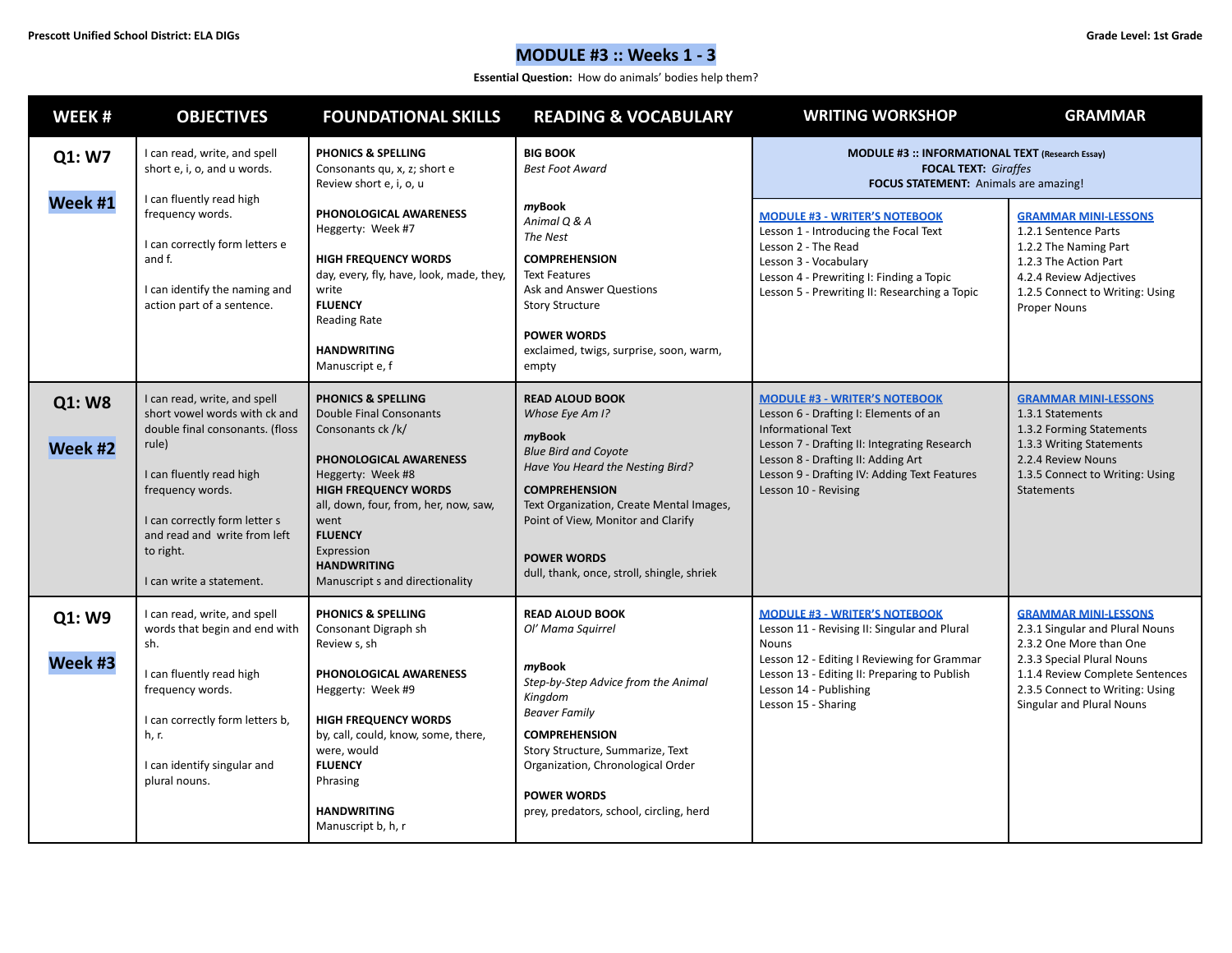|        | AZ ELA STANDARDS for MODULE #3                                                                                                                                                                                                 |  |  |  |
|--------|--------------------------------------------------------------------------------------------------------------------------------------------------------------------------------------------------------------------------------|--|--|--|
| M3: W1 | 1.RL.1, 3, 7, 9, 10; 1.Rl.1, 3, 5, 6, 7, 10; 1.RF.1a, 2b, 2c, 2d, 3b, 3d, 3f, 4a, 4b; 1.W.2, 4: 1.WF.1a, 1c, 2a, 3a1, 3e; 1.SL.1a, 1b, 1c, 2, 3, 4, 6; 1.L.1h, 1j, 2a, 5c, 5d, 6   1.Rl.1, 3, 5, 6, 7, 10; 1.RF.1a, 2b, 2c, 3d |  |  |  |
| M3: W2 | 1.RL.1, 2, 3, 4, 6, 7, 1; 1.Rl.1, 2, 3, 4, 9, 10; 1.RF.1a, 2a, 2c, 2d, 2e, 3a, 3b, 3d, 3f, 4a, 4b, 4c; 1.W.2, 3; 1.WF.1a, 1c, 2a, 2b, 3a2, 3e; 1.SL.1a, 1c, 2, 3, 4, 6; 1.L.1d, 1e,<br>1h,1j, 1k, 5c, 6,                       |  |  |  |
| M3: W3 | 1.RL.1, 3, 6, 7; 1.Rl.1, 2, 3, 7, 9, 10; 1.RF.1a, 2b, 2c, 2d, 3a, 3b, 3c, 3d, 3e, 3f, 4a, 4b; 1.W.1, 2, 3, 4; 1.WF.1a, 1c, 2a, 3e; 1.SL.1a, 2, 3, 4, 6; 1.L.1d, 1j, 1k, 4b, 4c, 5a, 5c, 6                                      |  |  |  |

ARRM Assessment

STAR Early Literacy

Weekly Spelling Tests

INTO READING Weekly Assessments

→ **INTO [READING:](https://www.hmhco.com/ui/login/?state=https%3A%2F%2Fwww.hmhco.com%2Fone%2F%23%2F) ED Online Platform** → Discover → HMH Resources → All Resources → Assessment → FILTER: Select Weekly Assessment

# **RESOURCES/HELPFUL LINKS**

**[Grammar Minilessons \(Scope & Sequence + Teacher Links\)](https://www.hmhco.com/content/reading/into_reading/g1/teacher/epub/hmh_ir1na_egtggss_teacher/#cards--1re_gtg_na_gss_01/)**

**[MODULE #3 - Writer's Notebook](https://www.hmhco.com/content/reading/into_reading/g1/teacher/pdf/1re_wnb_wr_03_resesarchessay.pdf?custom_correlation_id=5ce86ee5-ebd5-11eb-90b0-c1c235a67d19#page=7)**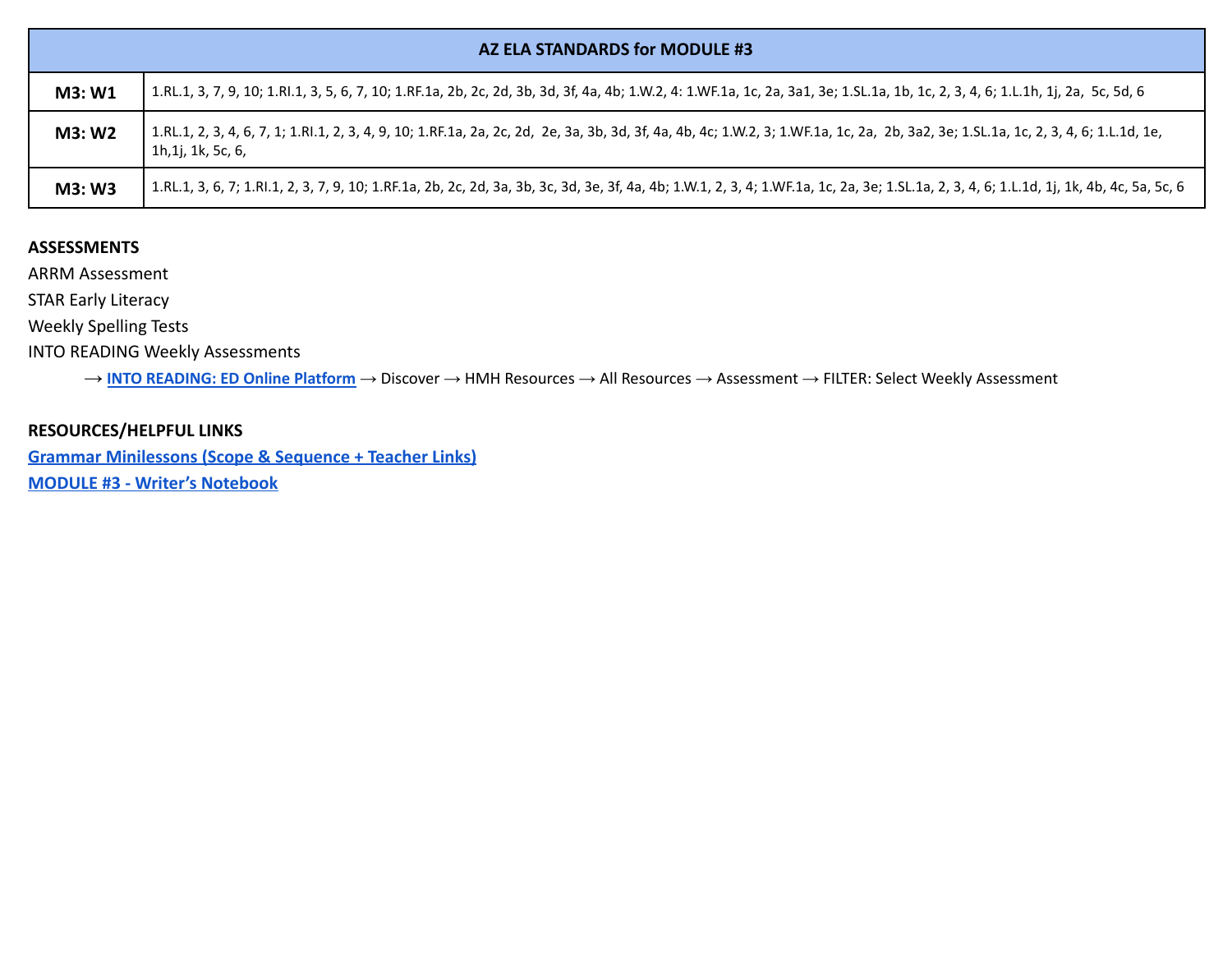**Essential Question:** Why is it important to do my best and get along with others?

| WEEK#             | <b>OBJECTIVES</b>                                                                                                                                                                                                                                  | <b>FOUNDATIONAL SKILLS</b>                                                                                                                                                                                                                                                                                                          | <b>READING &amp; VOCABULARY</b>                                                                                                                                                                                                                                           | <b>WRITING WORKSHOP</b>                                                                                                                                                                                                                                                    | <b>GRAMMAR</b>                                                                                                                                                                                                                                                  |
|-------------------|----------------------------------------------------------------------------------------------------------------------------------------------------------------------------------------------------------------------------------------------------|-------------------------------------------------------------------------------------------------------------------------------------------------------------------------------------------------------------------------------------------------------------------------------------------------------------------------------------|---------------------------------------------------------------------------------------------------------------------------------------------------------------------------------------------------------------------------------------------------------------------------|----------------------------------------------------------------------------------------------------------------------------------------------------------------------------------------------------------------------------------------------------------------------------|-----------------------------------------------------------------------------------------------------------------------------------------------------------------------------------------------------------------------------------------------------------------|
| Q2: W1            | I can read, write, and spell<br>words that begin and end with<br>ch                                                                                                                                                                                | PHONICS & SPELLING<br>Consonant Digraph ch<br>Review ch, sh                                                                                                                                                                                                                                                                         | <b>BIG BOOK</b><br><b>Baseball Hour</b>                                                                                                                                                                                                                                   | MODULE #4 :: INFORMATIONAL TEXT (Procedural Text)<br><b>FOCAL TEXT:</b> Do Unto Otters: A Book About Manners<br><b>FOCUS STATEMENT:</b> To make a friend, be a friend.                                                                                                     |                                                                                                                                                                                                                                                                 |
| Week #1           | I can fluently read high<br>frequency words.<br>I can correctly form letters g<br>and o.<br>I can identify and use<br>prepositional phrases.                                                                                                       | PHONOLOGICAL AWARENESS<br>Heggerty: Week #10<br><b>HIGH FREQUENCY WORDS</b><br>be, here, me, play, started, today, use,<br>very<br><b>FLUENCY</b><br>Intonation<br><b>HANDWRITING</b><br>Manuscript c and letter spacing                                                                                                            | myBook<br>Good Sports<br>Goal!<br><b>COMPREHENSION</b><br>Ideas and Support, Topic and Central Idea,<br>Evaluate, Point of View<br><b>POWER WORDS</b><br>team, equipment, coach, rules, goal, fan                                                                         | <b>MODULE #4 - WRITER'S NOTEBOOK</b><br>Lesson 1 - Introducing the Focal Text<br>Lesson 2 - The Read<br>Lesson 3 - Vocabulary<br>Lesson 4 - Prewriting I: Finding a Topic<br>Lesson 5 - Prewriting II: Developing a Topic                                                  | <b>GRAMMAR MINI-LESSONS</b><br>4.6.1 Prepositions and<br><b>Prepositional Phrases</b><br>4.6.2 Prepositions for Where<br>4.6.3 Prepositions for When<br>1.3.4 Review Statements<br>4.6.5 Connect to Writing: Using<br>Prepositions and Prepositional<br>Phrases |
| Q2: W2<br>Week #2 | I can read, write, and spell<br>words that begin and end with<br>th, wh, and tch.<br>I can fluently read high<br>frequency words.<br>I can correctly form letters k, v,<br>and w.<br>I can identify and use<br>capitalization for proper<br>nouns. | <b>PHONICS &amp; SPELLING</b><br>Consonant Digraphs th, wh<br>Trigraph-tch<br>Inflections -s, -es<br>PHONOLOGICAL AWARENESS<br>Heggerty: Week #11<br><b>HIGH FREQUENCY WORDS</b><br>Jump, right, say, their, walk, way,<br>where, why<br><b>FLUENCY</b><br>Accuracy and Self-Correction<br><b>HANDWRITING</b><br>Manuscript k, v, w | <b>READ ALOUD BOOK</b><br>Pele' King of Soccer<br>myBook<br>Get Up and Go<br><b>Brontorina</b><br><b>COMPREHENSION</b><br>Topic and Central Idea, Synthesize, Text<br>Features, Retell, Characters<br><b>POWER WORDS</b><br>exercise, well, body, graceful, talent, idea  | <b>MODULE #4 - WRITER'S NOTEBOOK</b><br>Lesson 6 - Drafting I: Elements of a Procedural<br>Text<br>Lesson 7 - Drafting II: Choosing the Right Words<br>Lesson 8 - Drafting III: Adding Art<br>Lesson 9 - Revising I: Time Order Words<br>Lesson 10 - Revising II: Grouping | <b>GRAMMAR MINI-LESSONS</b><br>2.4.1 Proper Nouns and<br>Capitalization<br>2.4.2 Names for People, Animals,<br>Places, and Things<br>2.4.3 Titles for People<br>1.8.4 Review Exclamations<br>2.4.5 Connect to Writing: Using<br>Proper Nouns and Capitalization |
| Q2: W3<br>Week #3 | I can read, write, and spell<br>words that begin with s<br>blends<br>I can fluently read high<br>frequency words.<br>I can correctly form letters j<br>and p.<br>I can speak and write a<br>command.                                               | <b>PHONICS &amp; SPELLING</b><br>Initial Blends with s<br>Review sh, th, st<br>PHONOLOGICAL AWARENESS<br>Heggerty: Week #12<br><b>HIGH FREQUENCY WORDS</b><br>after, before, does, don't, grow, into,<br>no, wash<br><b>FLUENCY</b><br>Reading Rate<br><b>HANDWRITING</b><br>Manuscript j, p                                        | <b>READ ALOUD BOOK</b><br>The Great Ball Game<br>myBook<br>If You Plant a Seed<br>Color Your World With Kindness<br><b>COMPREHENSION</b><br>Point of View, Make Connections, Theme,<br>Topic and Central Idea<br><b>POWER WORDS</b><br>seed, short, heap, trouble, fruits | <b>MODULE #4 - WRITER'S NOTEBOOK</b><br>Lesson 11 - Revising III: Revising for Clarity and<br>Precision<br>Lesson 12 - Editing I: Reviewing for Grammar<br>Lesson 13 - Editing II: Preparing to Publish<br>Lesson 14 - Publishing<br>Lesson 15 - Sharing                   | <b>GRAMMAR MINI-LESSONS</b><br>1.4.1 Commands<br>1.4.2 Commands with that, this,<br>those<br>1.4.3 Commands with that, these,<br>those<br>1.9.4 Review Kinds of Sentences<br>1.4.5 Connect to Writing: Using<br>Commands                                        |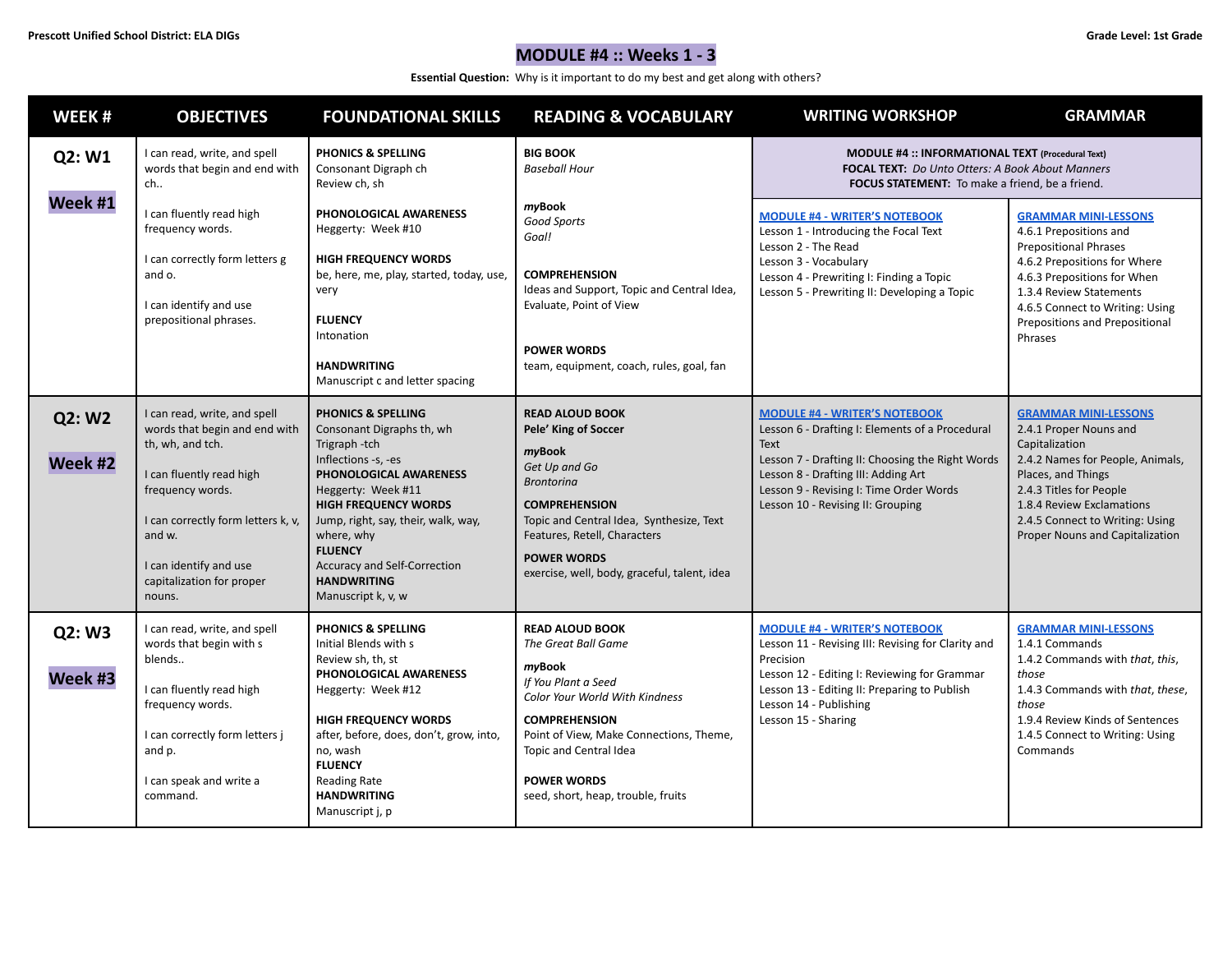|        | AZ ELA STANDARDS for MODULE #4                                                                                                                                                                                         |
|--------|------------------------------------------------------------------------------------------------------------------------------------------------------------------------------------------------------------------------|
| M4: W1 | 1.RL.1, 2, 3, 7, 9; 1.Rl.1, 2, 3, 4, 7, 8, 10; 1.RF.1a, 2b, 2c, 2d, 2f, 3a, 3b, 3d, 3e, 3f, 4a, 4b, 4c; 1.W.2, 4, 6, 8; 1.WF.1a, 1b, 1c, 2a, 3c, 3c2, 3e; 1.SL.1a, 1c, 2, 3, 4, 5, 6;<br>1.L.1d, 1h, 1j, 2a, 4a, 5c, 6 |
| M4: W2 | 1.RL.1, 2, 3, 7, 10; 1.Rl.1, 2, 3, 4, 5, 6, 7, 9, 10; 1.RF.2b, 2c, 2d, 2f, 3a, 3d, 3e, 3f, 4a, 4b, 4c; 1.W.1, 2, 4; 1.WF.1a, 1b, 1c, 2a, 3c2, 3e; 1.SL.1a, 1c, 2, 4, 5, 6; 1.L.1d, 1f, 1j,<br>5c, 6                    |
| M4: W3 | 1.RL.1, 2, 3, 5, 6, 7, 9, 10; 1.Rl.1, 2, 3, 6, 7, 9, 10; 1.RF.1a, 2b, 2d, 3a, 3b, 3d, 3f, 4a, 4b; 1.W.1, 2, 3, 4; 1.WF.1a, 1c, 2a, 3a3, 3e; 1.SL.1a, 1b, 1c, 2, 3, 4, 5, 6; 1.L.1e, 1f, 1j,<br>1k, 4b, 5a, 5c, 6       |

ARRM Assessment

STAR Early Literacy

Weekly Spelling Tests

INTO READING Weekly Assessments

→ **INTO [READING:](https://www.hmhco.com/ui/login/?state=https%3A%2F%2Fwww.hmhco.com%2Fone%2F%23%2F) ED Online Platform** → Discover → HMH Resources → All Resources → Assessment → FILTER: Select Weekly Assessment

# **RESOURCES/HELPFUL LINKS**

**[Grammar Minilessons \(Scope & Sequence + Teacher Links\)](https://www.hmhco.com/content/reading/into_reading/g1/teacher/epub/hmh_ir1na_egtggss_teacher/#cards--1re_gtg_na_gss_01/) [MODULE #4 - Writer's Notebook](https://www.hmhco.com/content/reading/into_reading/g1/teacher/pdf/1re_wnb_wr_04_proctext.pdf?custom_correlation_id=1f528622-ebd7-11eb-8dae-152bc56d371a#page=1)**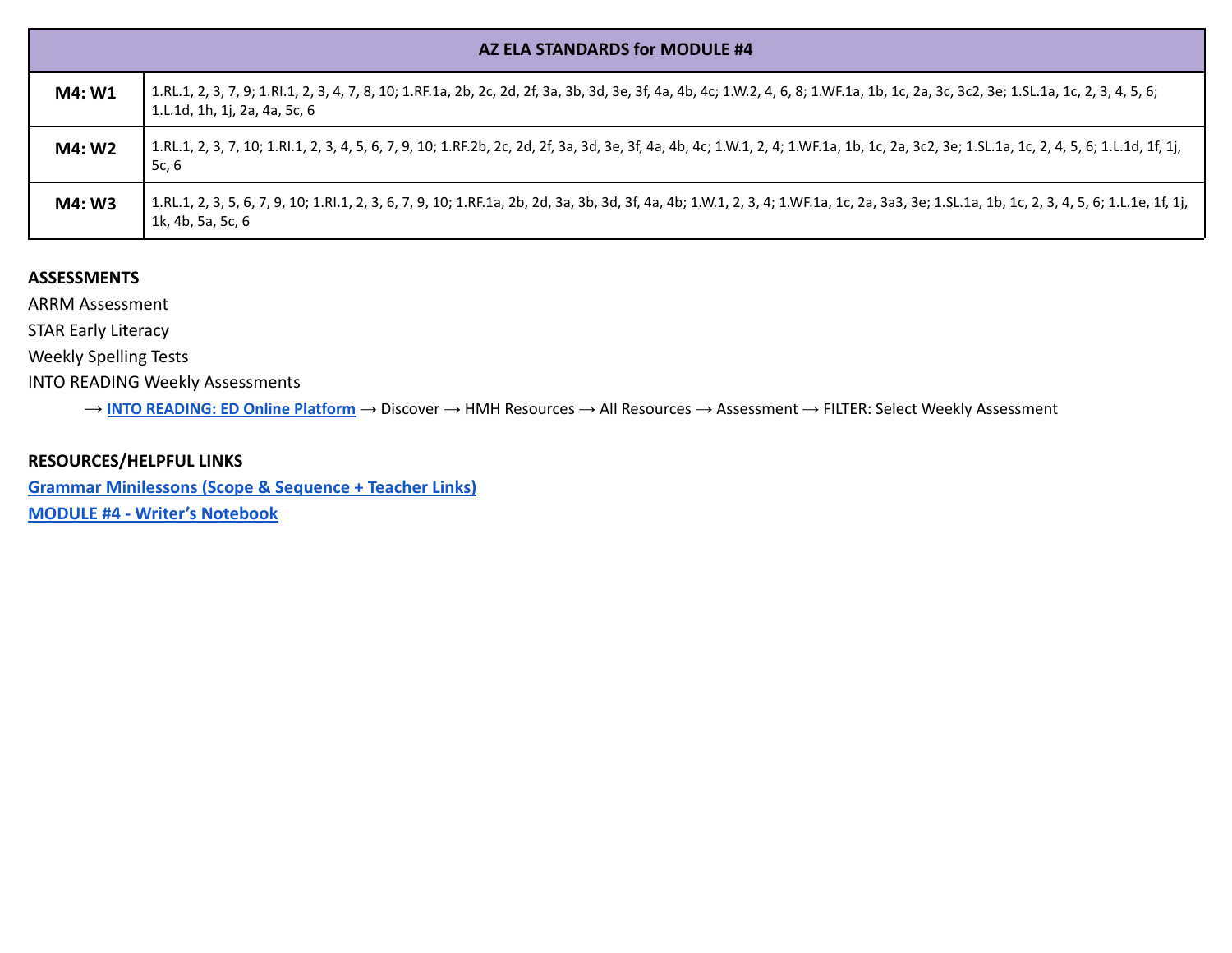# **MODULE #5 :: Weeks 1 - 3**

**Essential Question:** Why do light and dark come and go?

| WEEK#             | <b>OBJECTIVES</b>                                                                                                                                                                                                                                                                                                          | <b>FOUNDATIONAL SKILLS</b>                                                                                                                                                                                                                                                                                          | <b>READING &amp; VOCABULARY</b>                                                                                                                                                                                                                                                                    | <b>WRITING WORKSHOP</b>                                                                                                                                                                                                                                                                                                                                                    | <b>GRAMMAR</b>                                                                                                                                                                                                                                                                                                |
|-------------------|----------------------------------------------------------------------------------------------------------------------------------------------------------------------------------------------------------------------------------------------------------------------------------------------------------------------------|---------------------------------------------------------------------------------------------------------------------------------------------------------------------------------------------------------------------------------------------------------------------------------------------------------------------|----------------------------------------------------------------------------------------------------------------------------------------------------------------------------------------------------------------------------------------------------------------------------------------------------|----------------------------------------------------------------------------------------------------------------------------------------------------------------------------------------------------------------------------------------------------------------------------------------------------------------------------------------------------------------------------|---------------------------------------------------------------------------------------------------------------------------------------------------------------------------------------------------------------------------------------------------------------------------------------------------------------|
| Q2: W4<br>Week #1 | I can read, write, and spell<br>words that begin with I<br>blends.<br>I can fluently read high<br>frequency words.<br>I can correctly form letters m<br>and n. I can write neatly.<br>I can identify and use<br>questions.                                                                                                 | <b>PHONICS &amp; SPELLING</b><br>Initial Blends with I<br>Review st, sl, fl, cl<br>PHONOLOGICAL AWARENESS<br>Heggerty: Week #13<br><b>HIGH FREQUENCY WORDS</b><br>around, came, come, found, other,<br>people, two, worked<br><b>FLUENCY</b><br>Expression<br><b>HANDWRITING</b><br>Manuscript m, n, and legibility | <b>BIG BOOK</b><br>On Earth<br>myBook<br><b>Super Shadows</b><br>The Black Rabbit<br><b>COMPREHENSION</b><br>Text Features, Make Inferences, Story<br>Structure, Media Literacy: Digital tools<br><b>POWER WORDS</b><br>bank, trembling, relief, nibbled, scrambled,<br>tight                      | **MODULE #6 :: NARRATIVE (Personal Narrative)<br><b>FOCAL TEXT:</b> The Thanksgiving Door<br>FOCUS STATEMENT: Holidays bring people together.<br><b>MODULE #6 - WRITER'S NOTEBOOK</b><br>Lesson 1 - Introducing the Focal Text<br>Lesson 2 - The Read<br>Lesson 3 - Vocabulary<br>Lesson 4 - Prewriting I: Finding a Topic<br>Lesson 5 - Prewriting II: Developing a Topic | <b>GRAMMAR MINI-LESSONS</b><br>1.6.1 Questions<br>1.6.2 Using Questions<br>1.6.3 Writing Questions<br>1.4.4 Review Commands<br>1.6.5 Connect to Writing: Using<br>Questions                                                                                                                                   |
| Q2: W5<br>Week #2 | I can read, write, and spell<br>words that begin with r<br>blends. I can read compound<br>words.<br>I can fluently read high<br>frequency words.<br>I can correctly form capital<br>letters H, I, L, T.<br>I can identify and use a<br>compound sentence and<br>question.                                                  | <b>PHONICS &amp; SPELLING</b><br>Initial Blends with r<br><b>Compound Words</b><br>PHONOLOGICAL AWARENESS<br>Heggerty: Week #14<br><b>HIGH FREQUENCY WORDS</b><br>again, away, because, cold, fall, full,<br>or, pretty<br><b>FLUENCY</b><br>Phrasing<br><b>HANDWRITING</b><br>Manuscript H, I, L,, T               | <b>READ ALOUD BOOK</b><br>How Do You Know It's Winter?<br>myBook<br>Day and Night<br>The Best Season<br><b>COMPREHENSION</b><br>Text Features, Make and Confirm<br>Predictions, Make Connections, Ideas and<br>Support<br><b>POWER WORDS</b><br>faces, shines, fades, pattern, seasons,<br>weather | <b>MODULE #6 - WRITER'S NOTEBOOK</b><br>Lesson 6 - Drafting I: Elements of a Narrative<br>Lesson 7 - Drafting II: Choosing the Right Words<br>Lesson 8 - Drafting III: Adding Art<br>Lesson 9 - Revising I: Synonyms<br>Lesson 10 - Revising II: Grouping                                                                                                                  | <b>GRAMMAR MINI-LESSONS</b><br>1.7.1 Compound Questions and<br><b>Statements</b><br>1.7.2 Forming Compound<br><b>Questions and Statements</b><br>1.7.3 Writing Compound<br><b>Questions and Statements</b><br>1.5.4 Review Subjects and Verbs<br>1.7.5 Connect to Writing: Using<br><b>Compound Questions</b> |
| Q2: W6            |                                                                                                                                                                                                                                                                                                                            |                                                                                                                                                                                                                                                                                                                     | <b>THANKSGIVING WEEK - SOCIAL STUDIES FOCUS</b>                                                                                                                                                                                                                                                    |                                                                                                                                                                                                                                                                                                                                                                            |                                                                                                                                                                                                                                                                                                               |
| Q2: W7<br>Week #3 | I can read, write, and spell<br>words with final blends. I can<br>read words that are in past<br>tense.<br>I can fluently read high<br>frequency words.<br>I can correctly form capital<br>letters F, P, D.<br>I can capitalize names of<br>months, days, and holidays. I<br>can use commas in dates,<br>names, and nouns. | <b>PHONICS &amp; SPELLING</b><br><b>Final Blends</b><br>Inflection -ed<br>PHONOLOGICAL AWARENESS<br>Heggerty: Week #15<br><b>HIGH FREQUENCY WORDS</b><br>any, done, laugh, long, more, pull,<br>teacher, think<br><b>FLUENCY</b><br>Intonation<br><b>HANDWRITING</b><br>Manuscript F, P, D                          | <b>READ ALOUD BOOK</b><br>Oscar and the Moth<br>myBook<br>What Are You Waiting For?<br>I'm so Hot<br><b>COMPREHENSION</b><br>Topic and Central Idea<br>Make and Confirm Predictions, Theme<br><b>POWER WORDS</b><br>early, waiting, touched, sloppy, blink                                         | <b>MODULE #6 - WRITER'S NOTEBOOK</b><br>Lesson 11 - Revising III: Incorporating Feedback<br>Lesson 12 - Editing I: Reviewing for Grammar<br>Lesson 13 - Editing II: Preparing to Publish<br>Lesson 14 - Publishing<br>Lesson 15 - Sharing                                                                                                                                  | <b>GRAMMAR MINI-LESSONS</b><br>2.5.1 Names of Months, Days, and<br>Holidays<br>2.5.2 Capitalizing Months, Days,<br>and Holidays<br>2.5.3 Commas in Dates, Names,<br>and Nouns<br>3.2.4 Review Verbs and Time<br>2.5.5 Connect to Writing: Using<br>Months, Days, and Holidays                                 |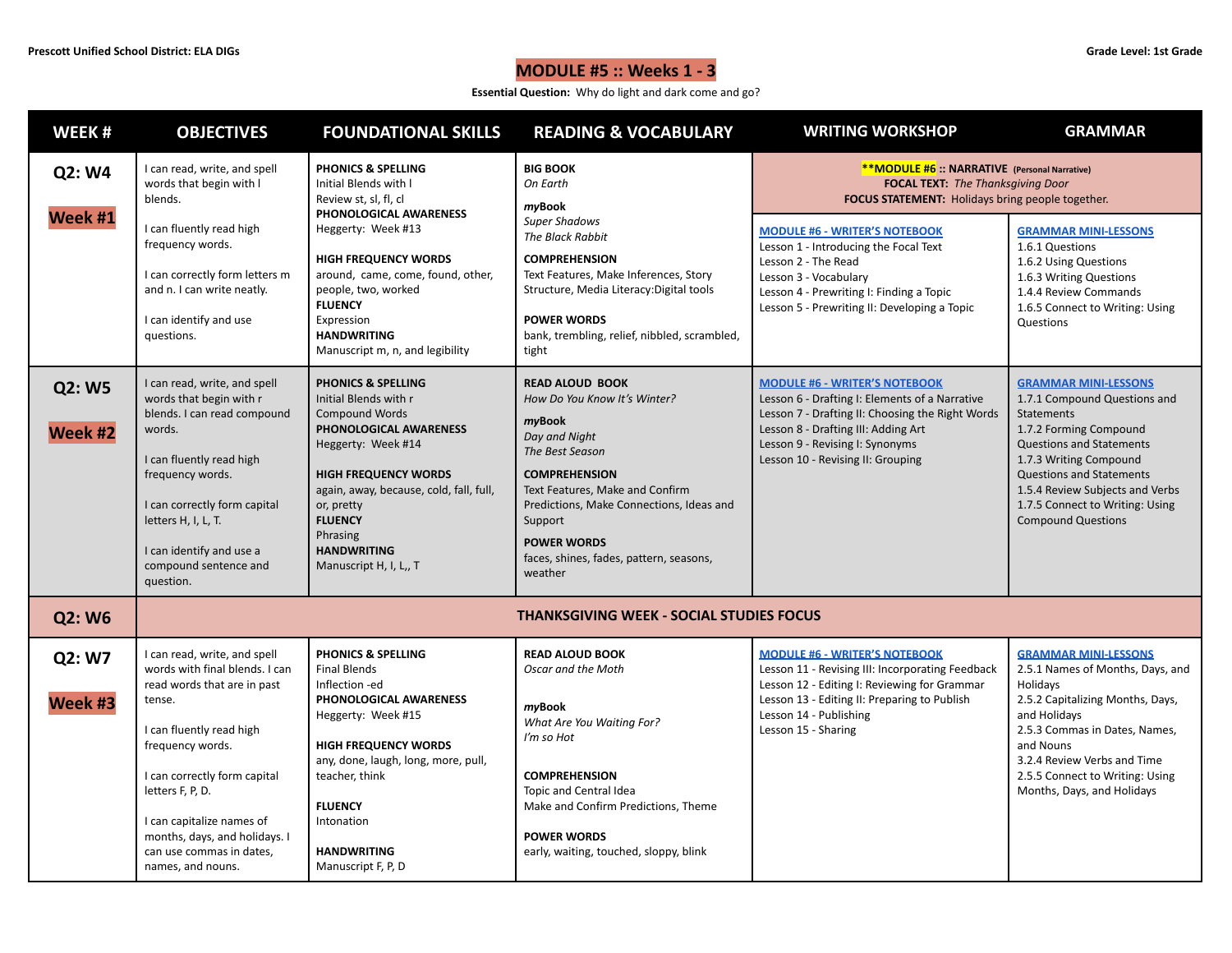|               | AZ ELA STANDARDS for MODULE #5                                                                                                                                                                               |  |  |  |  |
|---------------|--------------------------------------------------------------------------------------------------------------------------------------------------------------------------------------------------------------|--|--|--|--|
| <b>M5: W1</b> | 1.RL.1, 2, 3, 7, 9, 10; 1.Rl.1, 3, 5, 6, 7, 10; 1.RF.2b, 2d, 2f, 3a, 3b, 3d, 3f, 4a, 4b; 1.W.2, 3, 4, 6; 1.WF.1a, 1b, 1c, 2a, 3a3, 3e; 1.SL.1a, 1b, 1c, 2, 4, 5c, 6, 1.L.1e, 1j, 1k, 4b,<br>5c, 6            |  |  |  |  |
| M5: W2        | 1.RL.1, 5, 7; 1.Rl.1, 3, 5, 6, 7, 8, 9, 10; 1.RF.1a, 2b, 2d, 2f, 3a, 3b, 3d, 3e, 3f, 4a, 4b; 1.W.1, 2, 4; 1.WF.1a, 1b, 1c, 2a, 3a3, 3c2, 3e; 1.SL.1a, 2, 4, 5, 6; 1.L.1b, 1d, 1e, 1f, 1j,<br>4b, 4c, 5c, 6   |  |  |  |  |
| <b>M5: W3</b> | 1.RL.1, 2, 3, 7, 9, 10; 1.Rl.1., 2, 3, 7; 1.RF.1a, 2b, 2d, 2f, 3a, 3b, 3d, 3e, 3f, 4a, 4b; 1.W.1, 2, 3, 4, 8; 1.WF. 1a, 1b, 1c, 2a, 3a3, 3e; 1.SL.1a, 1c, 2, 3, 4, 5, 6; 1.L.1e, 1j, 1k, 2b,<br>4b, 5, 5c, 6 |  |  |  |  |

**\*\* Please Note:** *WRITER'S WORKSHOP Modules 5 & 6 have been swapped to help align the Thanksgiving Focal Text with the weeks surrounding Thanksgiving Break.*

#### **ASSESSMENTS**

ARRM Assessment

STAR Early Literacy

Weekly Spelling Tests

INTO READING Weekly Assessments

→ **INTO [READING:](https://www.hmhco.com/ui/login/?state=https%3A%2F%2Fwww.hmhco.com%2Fone%2F%23%2F) ED Online Platform** → Discover → HMH Resources → All Resources → Assessment → FILTER: Select Weekly Assessment

### **RESOURCES/HELPFUL LINKS**

**[Grammar Minilessons \(Scope & Sequence + Teacher Links\)](https://www.hmhco.com/content/reading/into_reading/g1/teacher/epub/hmh_ir1na_egtggss_teacher/#cards--1re_gtg_na_gss_01/) [MODULE #6 - Writer's Notebook](https://www.hmhco.com/content/reading/into_reading/g1/teacher/pdf/1re_wnb_wr_06_persnarr.pdf?custom_correlation_id=72230f2f-ebda-11eb-bac6-c588bd0ebe6c#page=1)**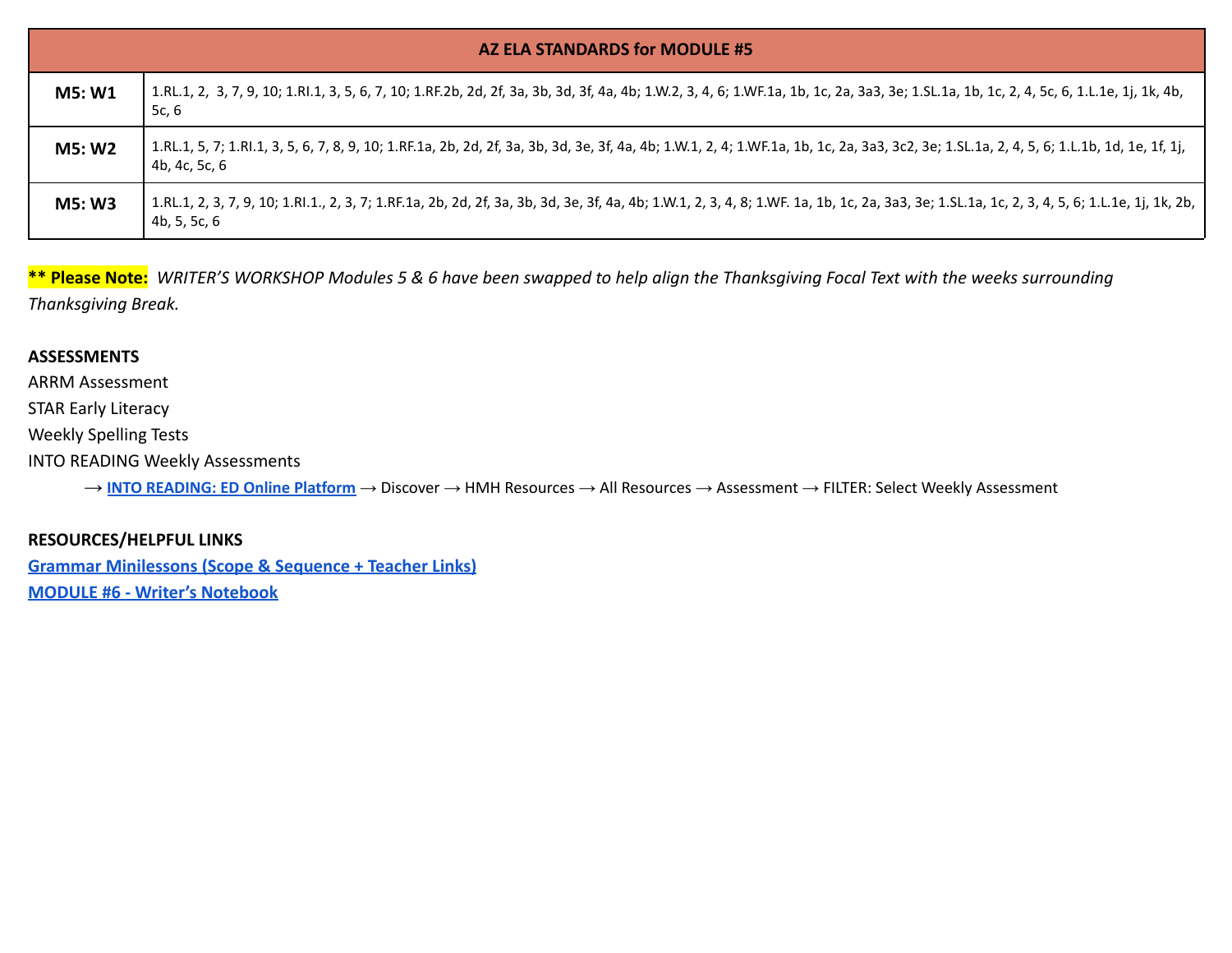# **MODULE #6 :: Weeks 1 - 3**

**Essential Question:** What do holidays and symbols tell about our country?

| WEEK#                    | <b>OBJECTIVES</b>                                                                                                                                                                                                                                                               | <b>FOUNDATIONAL SKILLS</b>                                                                                                                                                                                                                                                                                       | <b>READING &amp; VOCABULARY</b>                                                                                                                                                                                                                                                                                                              | <b>WRITING WORKSHOP</b>                                                                                                                                                                                                                                                                                                                                                                                                                      | <b>GRAMMAR</b>                                                                                                                                                                                                                  |
|--------------------------|---------------------------------------------------------------------------------------------------------------------------------------------------------------------------------------------------------------------------------------------------------------------------------|------------------------------------------------------------------------------------------------------------------------------------------------------------------------------------------------------------------------------------------------------------------------------------------------------------------|----------------------------------------------------------------------------------------------------------------------------------------------------------------------------------------------------------------------------------------------------------------------------------------------------------------------------------------------|----------------------------------------------------------------------------------------------------------------------------------------------------------------------------------------------------------------------------------------------------------------------------------------------------------------------------------------------------------------------------------------------------------------------------------------------|---------------------------------------------------------------------------------------------------------------------------------------------------------------------------------------------------------------------------------|
| <b>Q2: W8</b><br>Week #1 | I can read, write, and spell<br>words with long e, i, and o. I<br>can read possessive nouns.<br>I can fluently read high<br>frequency words.<br>I can make sure my writing has<br>proper spaces.<br>I can speak and write<br>complete sentences with<br>subject-verb agreement. | PHONICS & SPELLING<br>Long, e, i, o; (CV) Possessives with 's<br>PHONOLOGICAL AWARENESS<br>Heggerty: Week #16<br><b>HIGH FREQUENCY WORDS</b><br>another, gave, house, over, own,<br>read, water, white<br><b>FLUENCY</b><br>Accuracy and Self-Correction<br><b>HANDWRITING</b><br>Sentence Writing: Word Spacing | <b>BIG BOOK</b><br>You're a Grand Old Flag<br>myBook<br><b>State the Facts</b><br><b>Monument City</b><br><b>COMPREHENSION</b><br>Text Features, Elements of Poetry, Make<br>and Confirm Predictions, Elements of<br>Drama, Media Literacy: Reference Sources<br><b>POWER WORDS</b><br>scene, monuments, sights, grouchy,<br>freedom, symbol | <b>**MODULE #5</b> :: NARRATIVE (Imaginative Story)<br>FOCAL TEXT: Why the Sun and Moon Live in the Sky: An African Folktale<br><b>FOCUS STATEMENT:</b> We've got the sun in the morning and the moon at night!<br><b>MODULE #5 - WRITER'S NOTEBOOK</b><br>Lesson 1 - Introducing the Focal Text<br>Lesson 2 - The Read<br>Lesson 3 - Vocabulary<br>Lesson 4 - Prewriting I: Finding a Topic<br>Lesson 5 - Prewriting II: Developing a Topic | <b>GRAMMAR MINI-LESSONS</b><br>1.5.1 Subjects and Verbs<br>1.5.2 Subject and Verb Agreement<br>1.5.3 Verbs with -s<br>2.3.4 Review Singular and Plural<br><b>Nouns</b><br>1.5.5 Connect to Writing: Using<br>Subjects and Verbs |
| Q2: W9                   |                                                                                                                                                                                                                                                                                 |                                                                                                                                                                                                                                                                                                                  | <b>BEFORE WINTER BREAK - SOCIAL STUDIES FOCUS</b>                                                                                                                                                                                                                                                                                            |                                                                                                                                                                                                                                                                                                                                                                                                                                              |                                                                                                                                                                                                                                 |
| Q3: W1<br>Week #2        | I can read, write, and spell<br>words with long a. I can read<br>words with soft c.<br>I can fluently read high<br>frequency words.<br>I can correctly form<br>capital letters A, M, and N.<br>I can use present and past<br>tense verbs.                                       | <b>PHONICS &amp; SPELLING</b><br>Long a (VCe), Soft c<br>PHONOLOGICAL AWARENESS<br>Heggerty: Week #17<br><b>HIGH FREQUENCY WORDS</b><br>always, began, better, gives, hurt,<br>shall, should, things<br><b>FLUENCY</b><br><b>Reading Rate</b><br><b>HANDWRITING</b><br>Manuscript A, M, N                        | <b>READ ALOUD BOOK</b><br>President's Day<br>myBook<br>The Contest<br>The Statue of Liberty<br><b>COMPREHENSION</b><br>Point of View, Evaluate, Ideas and Support,<br>Make Connections, Text Organization<br><b>POWER WORDS</b><br>contest, liberty, hope, national, towers,<br>base                                                         | <b>MODULE #5 - WRITER'S NOTEBOOK</b><br>Lesson 6 - Drafting I: Elements of an<br><b>Imaginative Narrative</b><br>Lesson 7 - Drafting II: Choosing the Right Words<br>Lesson 8 - Drafting III: Adding Art<br>Lesson 9 - Revising I: Pronouns<br>Lesson 10 - Revising II: Grouping                                                                                                                                                             | <b>GRAMMAR MINI-LESSONS</b><br>3.2.1 Verbs and Time<br>3.2.2 Verbs with -ed<br>3.2.3 Present and Past Time<br>1.2.4 Review Sentence Parts<br>3.2.5 Connect to Writing: Using<br>Present and Past Tense Verbs                    |
| Q3: W2<br>Week #3        | I can read, write, and spell<br>words with long I and o. I can<br>read words with kn and wr.<br>I can fluently read high<br>frequency words.<br>I can correctly form capital<br>letters C, O, Q.<br>I can use the correct form of<br>be.                                        | <b>PHONICS &amp; SPELLING</b><br>Long i, o (VCe), Silent Letters kn, wr<br>PHONOLOGICAL AWARENESS<br>Heggerty: Week #18<br><b>HIGH FREQUENCY WORDS</b><br>carry draw, eight, even, goes, may,<br>seven, shows<br><b>FLUENCY</b><br>Expression<br><b>HANDWRITING</b><br>Manuscript C, O, Q                        | <b>READ ALOUD BOOK</b><br>Can We Ring the Liberty Bell?<br>myBook<br>Hooray for Holidays!<br><b>Patriotic Poems</b><br><b>COMPREHENSION</b><br>Text Features, Create Mental Images, Story<br>Structure, Elements of Poetry<br><b>POWER WORDS</b><br>celebrate, share, tradition, parade,<br>Constitution                                     | <b>MODULE #5 - WRITER'S NOTEBOOK</b><br>Lesson 11 - Revising III: The Parts of the<br>Narrative<br>Lesson 12 - Editing I: Reviewing for Grammar<br>Lesson 13 - Editing II: Preparing to Publish<br>Lesson 14 - Publish<br>Lesson 15 - Sharing                                                                                                                                                                                                | <b>GRAMMAR MINI-LESSONS</b><br>3.3.1 The Verb Be<br>3.3.2 Using Is and Are<br>3.3.3 Using Was and Were<br>4.3.4 Review Adjectives<br>3.3.5 Connect to Writing: Using<br>the Verb Be                                             |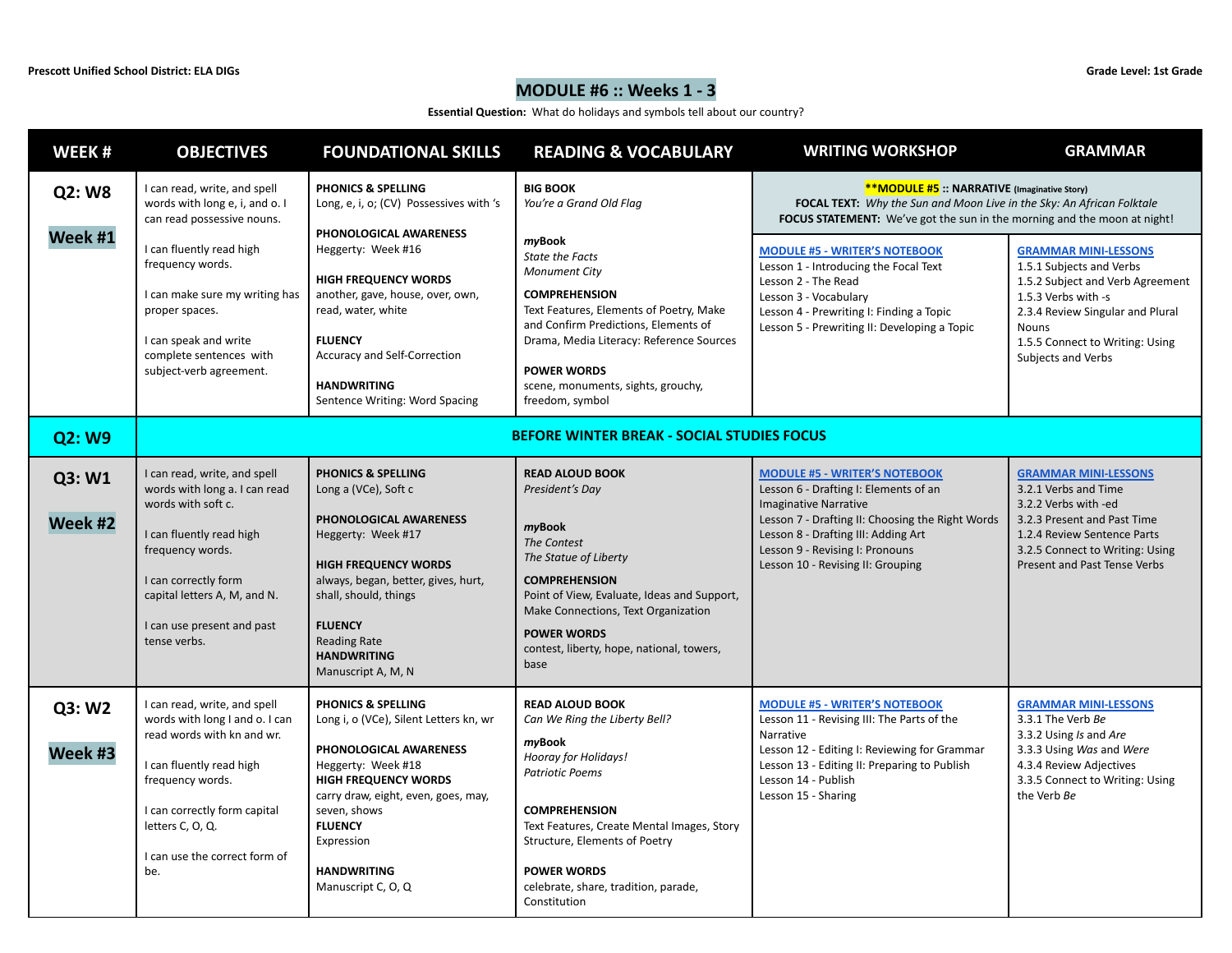|        | AZ ELA STANDARDS for MODULE #6                                                                                                                                                                                  |
|--------|-----------------------------------------------------------------------------------------------------------------------------------------------------------------------------------------------------------------|
| M6: W1 | 1.RL.1, 3, 4, 5, 7, 10; 1.Rl.1, 2, 3, 4, 5, 6, 7, 8, 10; 1.RF.1a, 2a, 2b, 2c, 2d, 3a, 3b, 3d, 3e, 3f, 4a, 4b, 4c; 1.W.3; 1.WF.1a, 1c, 2a, 2b, 3e; 1.SL.1a, 1c, 1j, 2, 4, 5c, 6; 1.L.1a, 1j,<br>4a, 5c, 6        |
| M6: W2 | 1.RL.1, 3, 4, 6; 1.Rl.1, 2, 3, 7, 8, 9, 10; 1.RF.1a, 2a, 2b, 2c, 2d, 2e, 3a, 3b, 3d, 3e, 3f, 4a, 4b; 1.W.1, 4; 1.WF.1a, 1c, 2a, 2b, 3e; 1.SL.1a, 2, 4, 5, 6; 1.L.1d, 1j, 4b, 5c, 6                              |
| M6: W3 | 1.RL.1, 2, 3, 4, 5, 7, 9, 10; 1.Rl.1, 3, 5, 6, 7, 9; 1.RF.1a, 2a, 2b, 2c, 2d, 2f, 3a, 3b, 3d, 3e, 3f, 4a, 4b; 1.W.2, 3, 4, 8; 1.WF.1a; 1b, 1c, 2a, 3e; 1.SL.1a, 1b, 1c, 2, 3, 4, 5, 6;<br>1.L.1j, 1k, 5a, 5c, 6 |

**\*\* Please Note:** *WRITER'S WORKSHOP Modules 5 & 6 have been swapped to help align the Thanksgiving Focal Text with the weeks surrounding Thanksgiving Break.*

#### **ASSESSMENTS**

ARRM Assessment

STAR Early Literacy

Weekly Spelling Tests

INTO READING Weekly Assessments

→ **INTO [READING:](https://www.hmhco.com/ui/login/?state=https%3A%2F%2Fwww.hmhco.com%2Fone%2F%23%2F) ED Online Platform** → Discover → HMH Resources → All Resources → Assessment → FILTER: Select Weekly Assessment

### **RESOURCES/HELPFUL LINKS**

**[Grammar Minilessons \(Scope & Sequence + Teacher Links\)](https://www.hmhco.com/content/reading/into_reading/g1/teacher/epub/hmh_ir1na_egtggss_teacher/#cards--1re_gtg_na_gss_01/) [MODULE #5 - Writer's Notebook](https://www.hmhco.com/content/reading/into_reading/g1/teacher/pdf/1re_wnb_wr_05_imagstory.pdf?custom_correlation_id=c257ec57-ebd7-11eb-af68-33f48bf716eb#page=5)**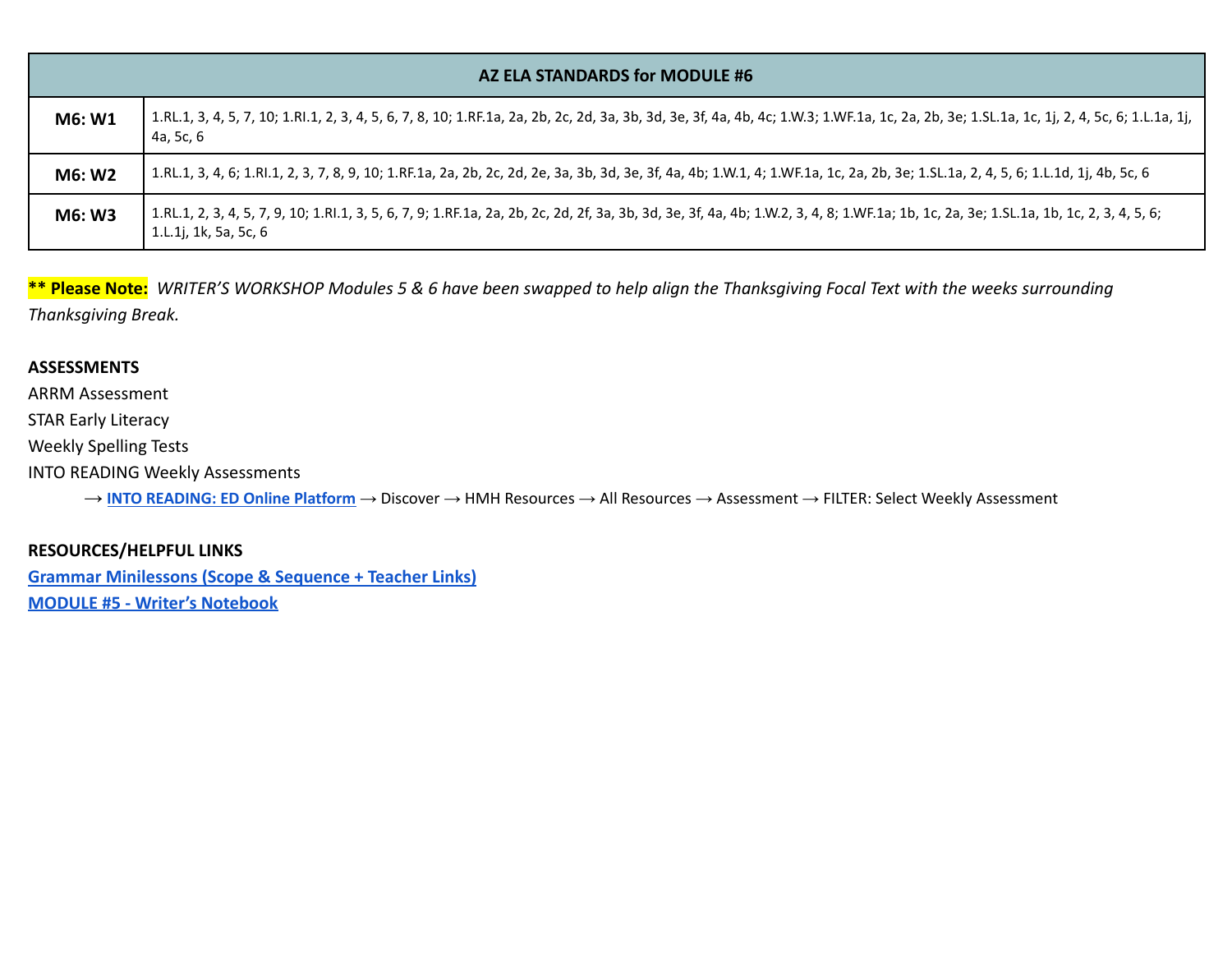# **MODULE #7 :: Weeks 1 - 3**

| WEEK#             | <b>OBJECTIVES</b> | <b>FOUNDATIONAL SKILLS</b>                                                                                                                         | <b>READING &amp; VOCABULARY</b>                                         | <b>WRITING WORKSHOP</b>                                                                                                                                                                                                                                          | <b>GRAMMAR</b>                                                                                                                                                                                                                                                                             |
|-------------------|-------------------|----------------------------------------------------------------------------------------------------------------------------------------------------|-------------------------------------------------------------------------|------------------------------------------------------------------------------------------------------------------------------------------------------------------------------------------------------------------------------------------------------------------|--------------------------------------------------------------------------------------------------------------------------------------------------------------------------------------------------------------------------------------------------------------------------------------------|
| Q3: W3            | I can             | <b>PHONICS &amp; SPELLING</b>                                                                                                                      | <b>BIG BOOK</b>                                                         | MODULE #7 :: POETRY (Poem)<br><b>FOCAL TEXT: Ask Me</b><br><b>FOCUS STATEMENT:</b> Take a walk in nature!                                                                                                                                                        |                                                                                                                                                                                                                                                                                            |
| Week #1           |                   | PHONOLOGICAL AWARENESS<br>Heggerty: Week #_____<br><b>HIGH FREQUENCY WORDS</b><br><b>FLUENCY</b><br><b>HANDWRITING</b>                             | myBook<br><b>COMPREHENSION</b><br><b>POWER WORDS</b>                    | <b>MODULE #7 - WRITER'S NOTEBOOK</b><br>Lesson 1 - Priming the Students<br>Lesson 2 - Priming the Text<br>Lesson 3 - The Read<br>Lesson 4 - Vocabulary<br>Lesson 5 - Prewriting I: Finding a Topic                                                               | <b>GRAMMAR MINI-LESSONS</b><br>3.4.1 Future Tense<br>3.4.2 Future Using Will<br>3.4.3 Future Using Going to<br>6.1.4 Review Spelling<br>3.4.5 Connect to Writing: Using<br>the Future Tense                                                                                                |
| Q3: W4<br>Week #2 |                   | <b>PHONICS &amp; SPELLING</b><br>PHONOLOGICAL AWARENESS<br>Heggerty: Week #<br><b>HIGH FREQUENCY WORDS</b><br><b>FLUENCY</b><br><b>HANDWRITING</b> | <b>BIG BOOK</b><br>myBook<br><b>COMPREHENSION</b><br><b>POWER WORDS</b> | <b>MODULE #7 - WRITER'S NOTEBOOK</b><br>Lesson 6 - Prewriting II: Developing a Topic<br>Lesson 7 - Drafting I: Elements of Poetry<br>Lesson 8 - Drafting II: Choosing the Right Words<br>Lesson 9 - Revising I: Word Choice<br>Lesson 10 - Revising II: Grouping | <b>GRAMMAR MINI-LESSONS</b><br>2.6.1 Subject Pronouns<br>2.6.2 Pronouns that Name One<br>2.6.3 Pronouns that Name More<br>than One<br>1.6.4 Review Questions<br>2.6.5 Connect to Writing: Using<br><b>Subject Pronouns</b>                                                                 |
| Q3: W5<br>Week #3 | I can             | <b>PHONICS &amp; SPELLING</b><br>PHONOLOGICAL AWARENESS<br>Heggerty: Week #<br><b>HIGH FREQUENCY WORDS</b><br><b>FLUENCY</b><br><b>HANDWRITING</b> | <b>BIG BOOK</b><br>myBook<br><b>COMPREHENSION</b><br><b>POWER WORDS</b> | <b>MODULE #7 - WRITER'S NOTEBOOK</b><br>Lesson 11 - Revising III: Line Breaks & White<br>Space<br>Lesson 12 - Editing I: Reviewing for Grammar<br>Lesson 13 - Editing II: Preparing to Publish<br>Lesson 14 - Publishing<br>Lesson 15 - Sharing                  | <b>GRAMMAR MINI-LESSONS</b><br>2.7.1 Introduce the Pronouns i<br>and <i>me</i><br>2.7.2 Naming Yourself Last<br>2.7.3 Using the Pronouns, I, Me,<br>Them, and They<br>1.7.4 Review Compound<br><b>Questions and Statements</b><br>2.7.5 Connect to Writing: Using<br>the Pronouns i and Me |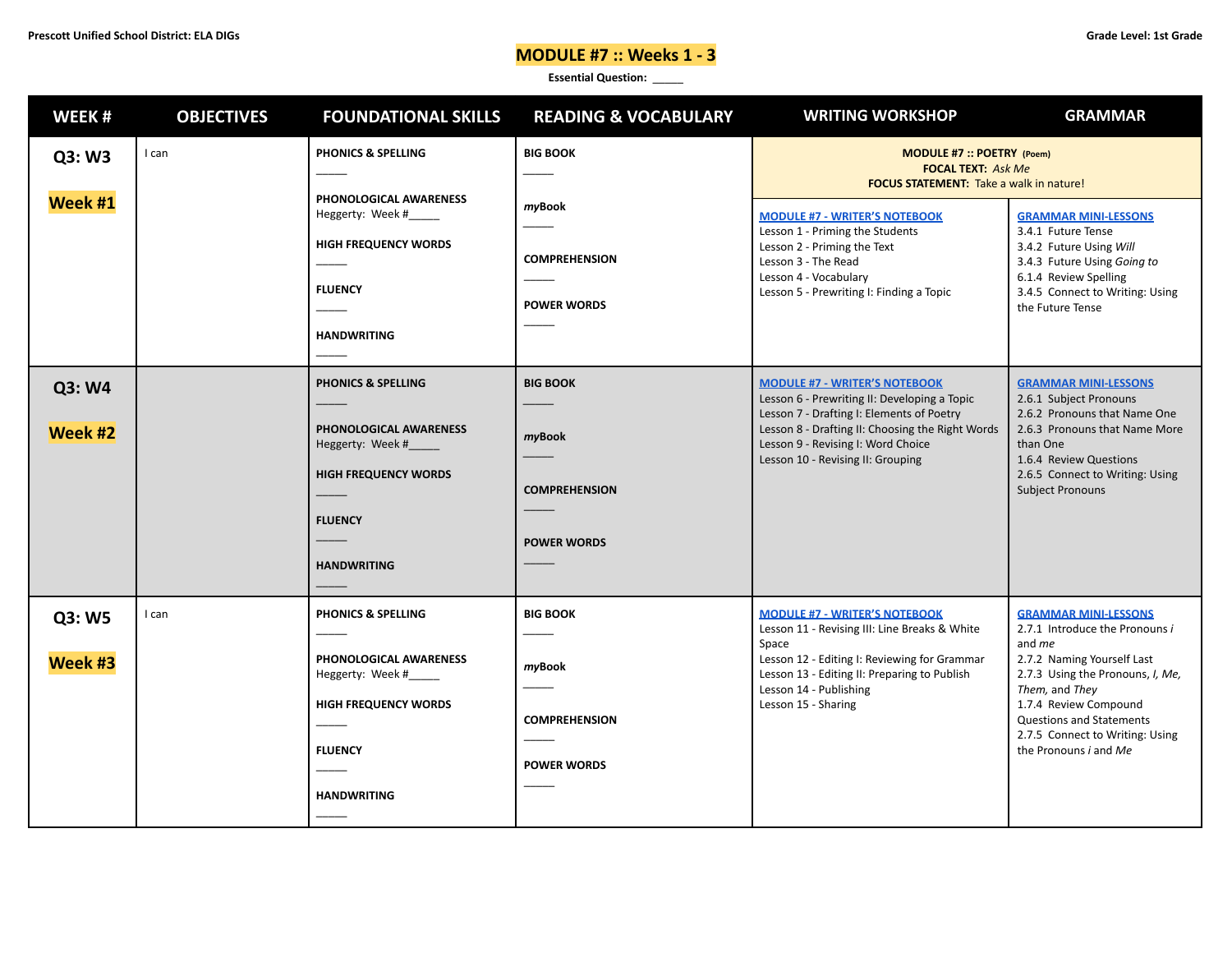|        | AZ ELA STANDARDS for MODULE #7 |
|--------|--------------------------------|
| M7: W1 |                                |
| M7: W2 |                                |
| M7: W3 |                                |

ARRM Assessment

STAR Early Literacy

Weekly Spelling Tests

INTO READING Weekly Assessments

→ **INTO [READING:](https://www.hmhco.com/ui/login/?state=https%3A%2F%2Fwww.hmhco.com%2Fone%2F%23%2F) ED Online Platform** → Discover → HMH Resources → All Resources → Assessment → FILTER: Select Weekly Assessment

### **RESOURCES/HELPFUL LINKS**

**[Grammar Minilessons \(Scope & Sequence + Teacher Links\)](https://www.hmhco.com/content/reading/into_reading/g1/teacher/epub/hmh_ir1na_egtggss_teacher/#cards--1re_gtg_na_gss_01/) [MODULE #7 - Writer's Notebook](https://www.hmhco.com/content/reading/into_reading/g1/teacher/pdf/1re_wnb_wr_07_poem.pdf?custom_correlation_id=51d07dc5-ebdd-11eb-9df0-8346cd863291#page=9)**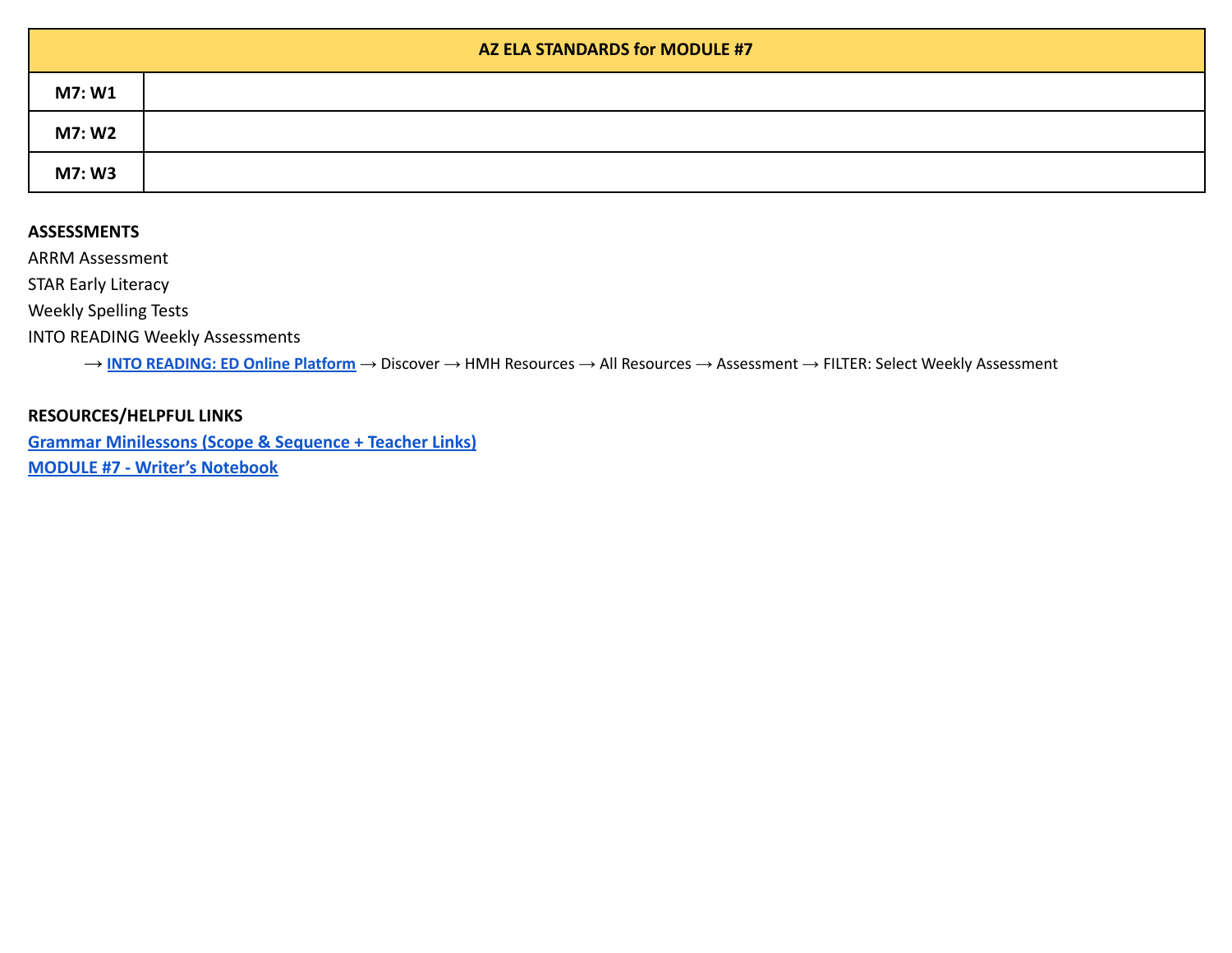# **MODULE #8 :: Weeks 1 - 3**

| WEEK#             | <b>OBJECTIVES</b> | <b>FOUNDATIONAL SKILLS</b>                                                                                                                         | <b>READING &amp; VOCABULARY</b>                                         | <b>WRITING WORKSHOP</b>                                                                                                                                                                                                                                    | <b>GRAMMAR</b>                                                                                                                                                                                                                                                              |
|-------------------|-------------------|----------------------------------------------------------------------------------------------------------------------------------------------------|-------------------------------------------------------------------------|------------------------------------------------------------------------------------------------------------------------------------------------------------------------------------------------------------------------------------------------------------|-----------------------------------------------------------------------------------------------------------------------------------------------------------------------------------------------------------------------------------------------------------------------------|
| Q3: W6            | I can             | <b>PHONICS &amp; SPELLING</b>                                                                                                                      | <b>BIG BOOK</b>                                                         | MODULE #8 :: NARRATIVE (Personal Narrative)<br><b>FOCAL TEXT: The Kissing Hand</b><br>FOCUS STATEMENT: Special people can help us solve our problems.                                                                                                      |                                                                                                                                                                                                                                                                             |
| Week #1           |                   | PHONOLOGICAL AWARENESS<br>Heggerty: Week #_____<br><b>HIGH FREQUENCY WORDS</b><br><b>FLUENCY</b><br><b>HANDWRITING</b>                             | myBook<br><b>COMPREHENSION</b><br><b>POWER WORDS</b>                    | <b>MODULE #8 - WRITER'S NOTEBOOK</b><br>Lesson 1 - Introducing the Focal Text<br>Lesson 2 - The Read<br>Lesson 3 - Vocabulary<br>Lesson 4 - Prewriting I: Finding a Topic<br>Lesson 5 - Prewriting II: Developing a Topic                                  | <b>GRAMMAR MINI-LESSONS</b><br>2.8.1 Possessive Pronouns<br>2.8.2 Using My, Your, His, and Her<br>2.8.3 Using Mine, Yours, His, Hers,<br>Their, and Theirs<br>2.5.4 Review Names of Months,<br>Days, and Holidays<br>2.8.5 Connect to Writing: Using<br>Possessive Pronouns |
| Q3: W7<br>Week #2 |                   | <b>PHONICS &amp; SPELLING</b><br>PHONOLOGICAL AWARENESS<br>Heggerty: Week #<br><b>HIGH FREQUENCY WORDS</b><br><b>FLUENCY</b><br><b>HANDWRITING</b> | <b>BIG BOOK</b><br>myBook<br><b>COMPREHENSION</b><br><b>POWER WORDS</b> | <b>MODULE #8 - WRITER'S NOTEBOOK</b><br>Lesson 6 - Drafting I: Shaping the Draft<br>Lesson 7 - Drafting II: Elements of a Narrative<br>Lesson 8 - Drafting III: Writing Dialogue<br>Lesson 9 - Drafting IV: Adding Art<br>Lesson 10 - Revising I: Grouping | <b>GRAMMAR MINI-LESSONS</b><br>2.9.1 Indefinite Pronouns<br>2.9.2 Indefinite Pronouns for<br><b>Nouns Not Named</b><br>2.9.3 Using Indefinite Pronouns<br>3.4.4 Review Future Tense<br>2.9.5 Connect to Writing: Using<br><b>Indefinite Pronouns</b>                        |
| Q3: W8<br>Week #3 | I can             | <b>PHONICS &amp; SPELLING</b><br>PHONOLOGICAL AWARENESS<br>Heggerty: Week #<br><b>HIGH FREQUENCY WORDS</b><br><b>FLUENCY</b><br><b>HANDWRITING</b> | <b>BIG BOOK</b><br>myBook<br><b>COMPREHENSION</b><br><b>POWER WORDS</b> | <b>MODULE #8 - WRITER'S NOTEBOOK</b><br>Lesson 11 - Revising II: Using Vivid Verbs<br>Lesson 12 - Revising III: Using Vivid Adjectives<br>Lesson 13 - Editing: Clocking<br>Lesson 14 - Publishing<br>Lesson 15 - Sharing                                   | <b>GRAMMAR MINI-LESSONS</b><br>5.1.1 Contractions<br>5.1.2 Contractions with Not<br>5.1.3 Contractions with Pronouns<br>4.6.4 Review Prepositions and<br><b>Prepositional Phrases</b><br>5.1.5 Connect to Writing: Using<br>Contractions                                    |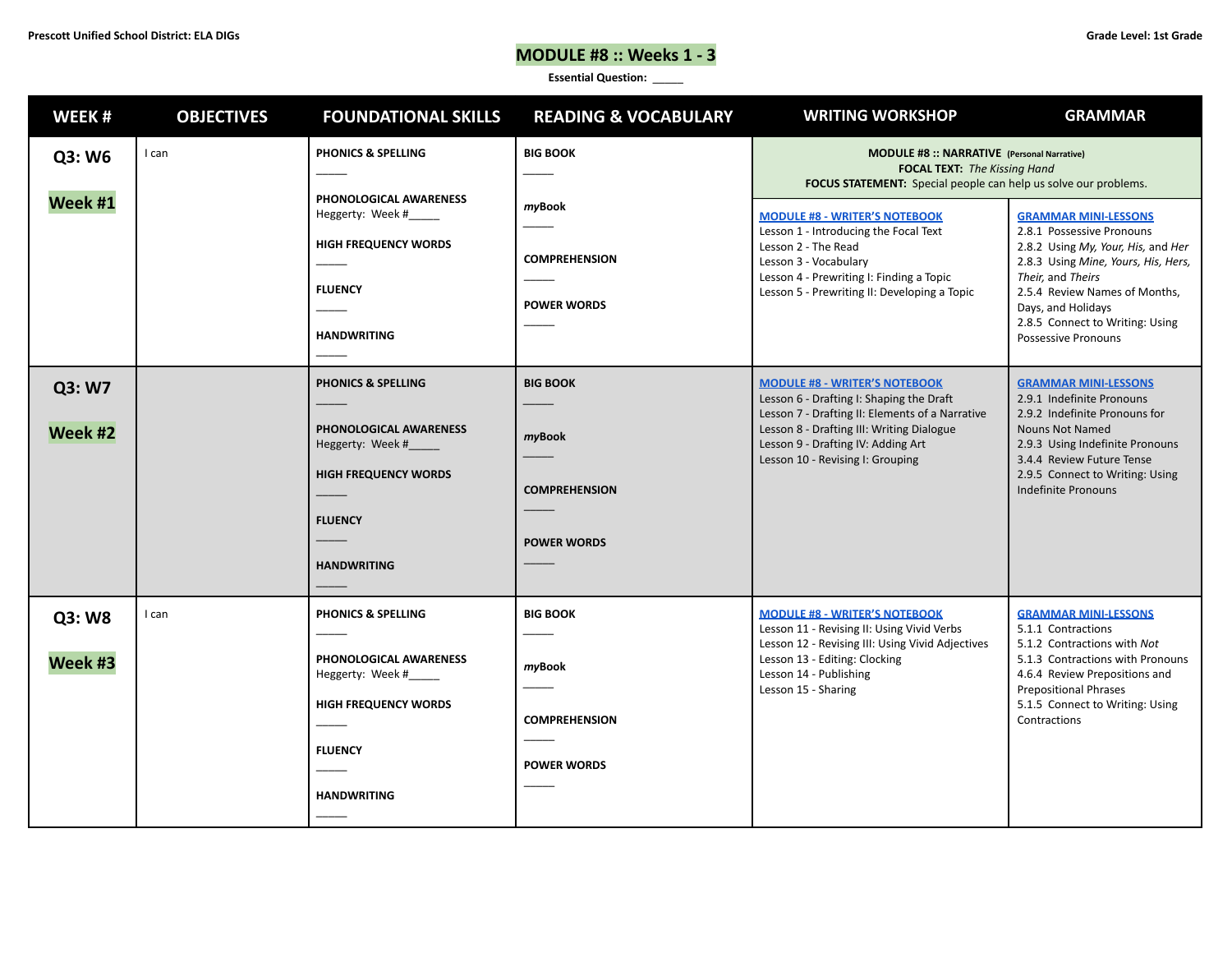|               | AZ ELA STANDARDS for MODULE #8 |  |  |
|---------------|--------------------------------|--|--|
| M8: W1        |                                |  |  |
| <b>M8: W2</b> |                                |  |  |
| M8: W3        |                                |  |  |

ARRM Assessment

STAR Early Literacy

Weekly Spelling Tests

INTO READING Weekly Assessments

→ **INTO [READING:](https://www.hmhco.com/ui/login/?state=https%3A%2F%2Fwww.hmhco.com%2Fone%2F%23%2F) ED Online Platform** → Discover → HMH Resources → All Resources → Assessment → FILTER: Select Weekly Assessment

### **RESOURCES/HELPFUL LINKS**

**[Grammar Minilessons \(Scope & Sequence + Teacher Links\)](https://www.hmhco.com/content/reading/into_reading/g1/teacher/epub/hmh_ir1na_egtggss_teacher/#cards--1re_gtg_na_gss_01/) [MODULE #8 - Writer's Notebook](https://www.hmhco.com/content/reading/into_reading/g1/teacher/pdf/1re_wnb_wr_08_persnarr.pdf?custom_correlation_id=d641ac41-ebdd-11eb-bac6-6901abce7eae#page=1)**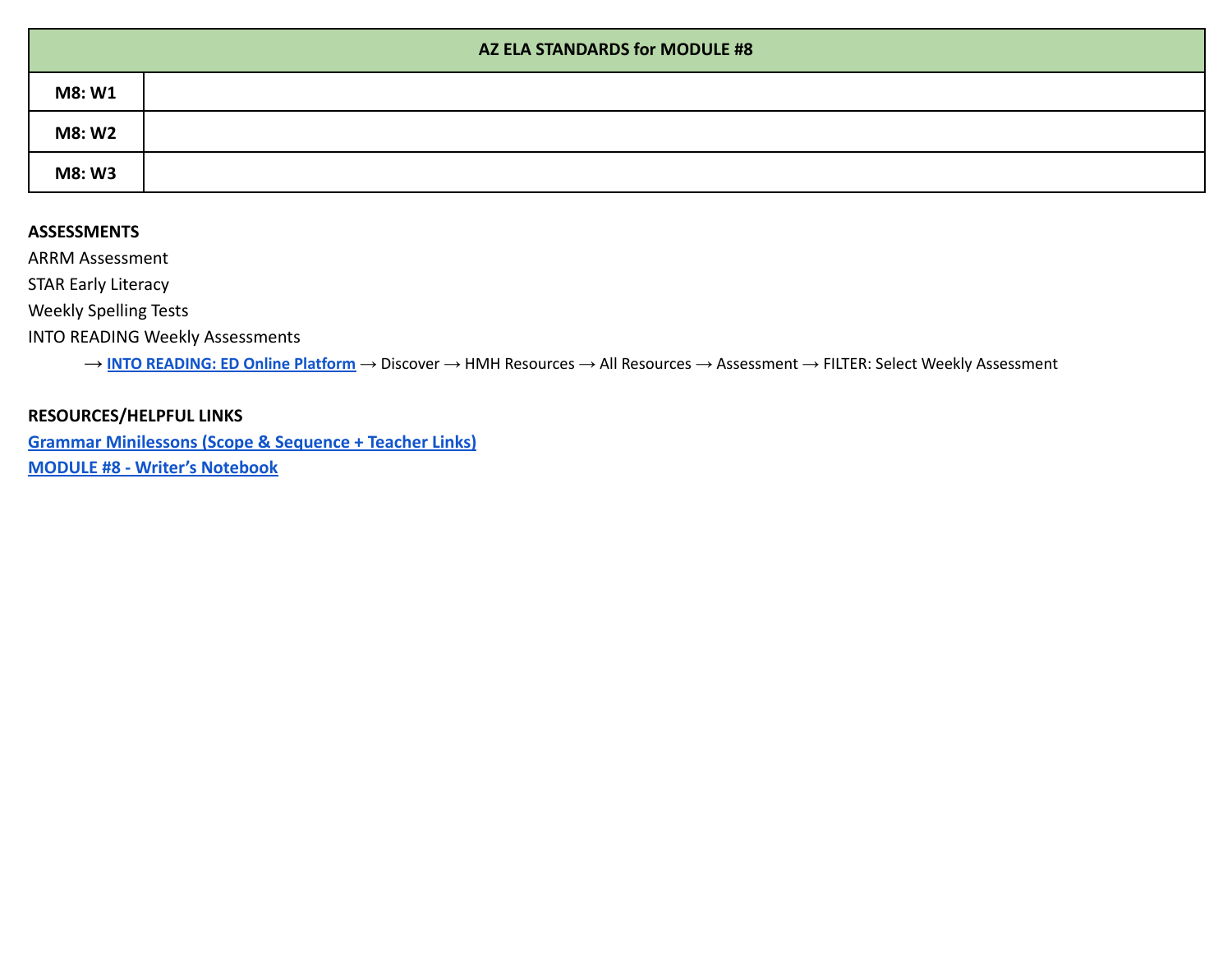# **MODULE #9 :: Weeks 1 - 3**

| WEEK#              | <b>OBJECTIVES</b> | <b>FOUNDATIONAL SKILLS</b>                                                                                                                         | <b>READING &amp; VOCABULARY</b>                                         | <b>WRITING WORKSHOP</b>                                                                                                                                                                                                                                                                | <b>GRAMMAR</b>              |
|--------------------|-------------------|----------------------------------------------------------------------------------------------------------------------------------------------------|-------------------------------------------------------------------------|----------------------------------------------------------------------------------------------------------------------------------------------------------------------------------------------------------------------------------------------------------------------------------------|-----------------------------|
| Q3: W9             | I can             | PHONICS & SPELLING                                                                                                                                 | <b>BIG BOOK</b>                                                         | MODULE #9 :: INFORMATIONAL TEXT (Descriptive Essay)<br><b>FOCAL TEXT:</b> One Bean<br>FOCUS STATEMENT: One can learn a lot just by watching things happen.                                                                                                                             |                             |
| Week #1            |                   | PHONOLOGICAL AWARENESS<br>Heggerty: Week #<br><b>HIGH FREQUENCY WORDS</b><br><b>FLUENCY</b><br><b>HANDWRITING</b>                                  | myBook<br><b>COMPREHENSION</b><br><b>POWER WORDS</b>                    | <b>MODULE #9 - WRITER'S NOTEBOOK</b><br>Lesson 1 - Introducing the Focal Text<br>Lesson 2 - The Read<br>Lesson 3 - Vocabulary<br>Lesson 4 - Prewriting I: Finding a Topic<br>Lesson 5 - Prewriting II: Developing a Topic                                                              | <b>GRAMMAR MINI-LESSONS</b> |
| Q3: W10<br>Week #2 |                   | <b>PHONICS &amp; SPELLING</b><br>PHONOLOGICAL AWARENESS<br>Heggerty: Week #<br><b>HIGH FREQUENCY WORDS</b><br><b>FLUENCY</b><br><b>HANDWRITING</b> | <b>BIG BOOK</b><br>myBook<br><b>COMPREHENSION</b><br><b>POWER WORDS</b> | <b>MODULE #9 - WRITER'S NOTEBOOK</b><br>Lesson 6 - Drafting I: Elements of an<br><b>Informational Essay</b><br>Lesson 7 - Drafting II: Choosing the Right Words<br>Lesson 8 - Drafting III: Adding Art<br>Lesson 9 - Revising I: Transition Words<br>Lesson 10 - Revising II: Grouping | <b>GRAMMAR MINI-LESSONS</b> |
|                    |                   |                                                                                                                                                    | <b>SPRING BREAK</b>                                                     |                                                                                                                                                                                                                                                                                        |                             |
| Q4: W1<br>Week #3  | I can             | PHONICS & SPELLING<br>PHONOLOGICAL AWARENESS<br>Heggerty: Week #_____<br><b>HIGH FREQUENCY WORDS</b><br><b>FLUENCY</b><br><b>HANDWRITING</b>       | <b>BIG BOOK</b><br>myBook<br><b>COMPREHENSION</b><br><b>POWER WORDS</b> | <b>MODULE #9 - WRITER'S NOTEBOOK</b><br>Lesson 11 - Revising III: Adding Detail<br>Lesson 12 - Editing I: Reviewing for Grammar<br>Lesson 13 - Editing II: Preparing to Publish<br>Lesson 14 - Publishing<br>Lesson 15 - Sharing                                                       | <b>GRAMMAR MINI-LESSONS</b> |
|                    |                   |                                                                                                                                                    |                                                                         |                                                                                                                                                                                                                                                                                        |                             |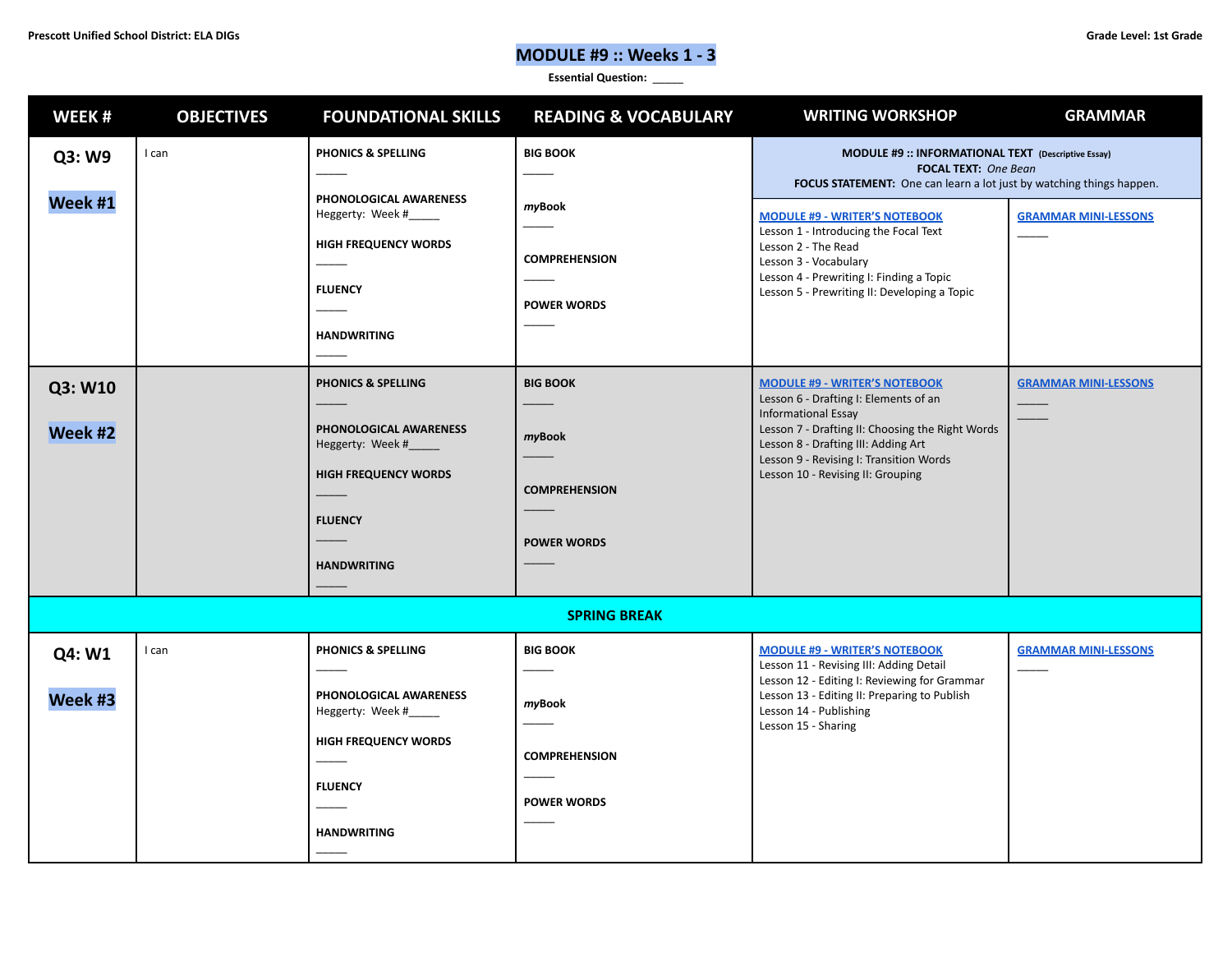|        | AZ ELA STANDARDS for MODULE #9 |  |  |
|--------|--------------------------------|--|--|
| M9: W1 |                                |  |  |
| M9: W2 |                                |  |  |
| M9: W3 |                                |  |  |

ARRM Assessment

STAR Early Literacy

Weekly Spelling Tests

INTO READING Weekly Assessments

→ **INTO [READING:](https://www.hmhco.com/ui/login/?state=https%3A%2F%2Fwww.hmhco.com%2Fone%2F%23%2F) ED Online Platform** → Discover → HMH Resources → All Resources → Assessment → FILTER: Select Weekly Assessment

### **RESOURCES/HELPFUL LINKS**

**[Grammar Minilessons \(Scope & Sequence + Teacher Links\)](https://www.hmhco.com/content/reading/into_reading/g1/teacher/epub/hmh_ir1na_egtggss_teacher/#cards--1re_gtg_na_gss_01/) [MODULE #9 - Writer's Notebook](https://www.hmhco.com/content/reading/into_reading/g1/teacher/pdf/1re_wnb_wr_09_descessay.pdf?custom_correlation_id=30bc8f01-ebdf-11eb-9432-c5dd884fc0da#page=7)**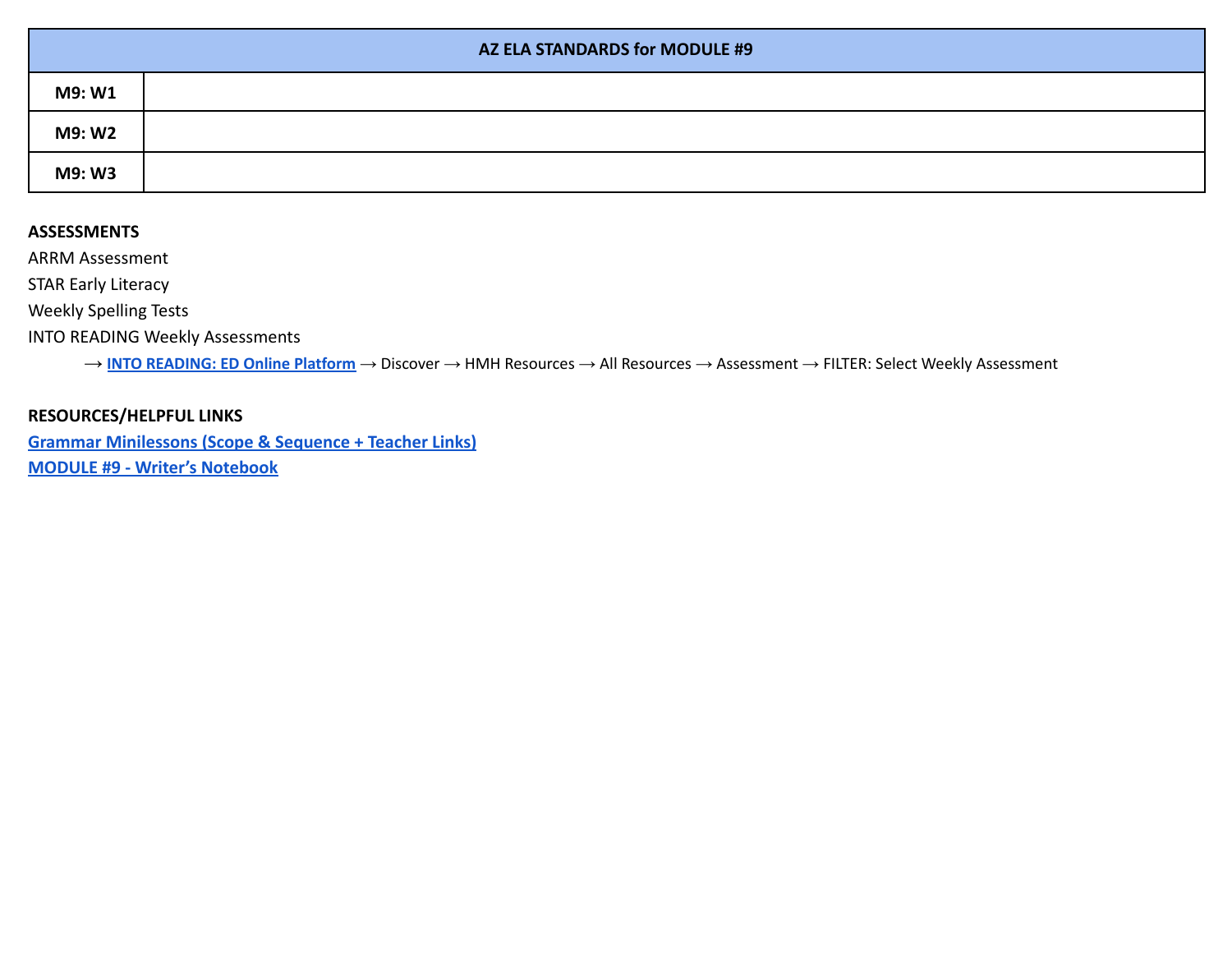# **MODULE #10 :: Weeks 1 - 3**

| WEEK#             | <b>OBJECTIVES</b> | <b>FOUNDATIONAL SKILLS</b>                                                                                                                             | <b>READING &amp; VOCABULARY</b>                                         | <b>WRITING WORKSHOP</b>                                                                                                                                                                                                                                                      | <b>GRAMMAR</b>              |
|-------------------|-------------------|--------------------------------------------------------------------------------------------------------------------------------------------------------|-------------------------------------------------------------------------|------------------------------------------------------------------------------------------------------------------------------------------------------------------------------------------------------------------------------------------------------------------------------|-----------------------------|
| Q4: W2            | I can             | PHONICS & SPELLING                                                                                                                                     | <b>BIG BOOK</b>                                                         | MODULE #10 :: INFORMATIONAL TEXT (Biographical Essay)<br>FOCAL TEXT: The Girl Who Could Dance in Outer Space: An Inspirational Tale About Mae Jemison<br>FOCUS STATEMENT: People who follow their dreams can inspire us.                                                     |                             |
| Week #1           |                   | PHONOLOGICAL AWARENESS<br>Heggerty: Week #_____<br><b>HIGH FREQUENCY WORDS</b><br><b>FLUENCY</b><br><b>HANDWRITING</b>                                 | myBook<br><b>COMPREHENSION</b><br><b>POWER WORDS</b>                    | <b>MODULE #10 - WRITER'S NOTEBOOK</b><br>Lesson 1 - Introducing the Focal Text<br>Lesson 2 - The Read<br>Lesson 3 - Vocabulary<br>Lesson 4 - Prewriting I: Finding a Topic<br>Lesson 5 - Prewriting II: Developing a Topic                                                   | <b>GRAMMAR MINI-LESSONS</b> |
| Q4: W3<br>Week #2 |                   | <b>PHONICS &amp; SPELLING</b><br>PHONOLOGICAL AWARENESS<br>Heggerty: Week #____<br><b>HIGH FREQUENCY WORDS</b><br><b>FLUENCY</b><br><b>HANDWRITING</b> | <b>BIG BOOK</b><br>myBook<br><b>COMPREHENSION</b><br><b>POWER WORDS</b> | <b>MODULE #10 - WRITER'S NOTEBOOK</b><br>Lesson 6 - Drafting I: Elements of an<br><b>Informational Essay</b><br>Lesson 7 - Drafting II: Choosing the Right Words<br>Lesson 8 - Drafting III: Adding Art<br>Lesson 9 - Revising I: Verbs<br>Lesson 10 - Revising II: Grouping | <u>GRAMMAR MINI-LESSONS</u> |
| Q4: W4<br>Week #3 | I can             | PHONICS & SPELLING<br>PHONOLOGICAL AWARENESS<br>Heggerty: Week #_____<br><b>HIGH FREQUENCY WORDS</b><br><b>FLUENCY</b><br><b>HANDWRITING</b>           | <b>BIG BOOK</b><br>myBook<br><b>COMPREHENSION</b><br><b>POWER WORDS</b> | <b>MODULE #10 - WRITER'S NOTEBOOK</b><br>Lesson 11 - Revising III: Helping Verbs and<br>Contractions<br>Lesson 12 - Editing I: Reviewing for Grammar<br>Lesson 13 - Editing II: Preparing to Publish<br>Lesson 14 - Publishing<br>Lesson 15 - Sharing                        | <b>GRAMMAR MINI-LESSONS</b> |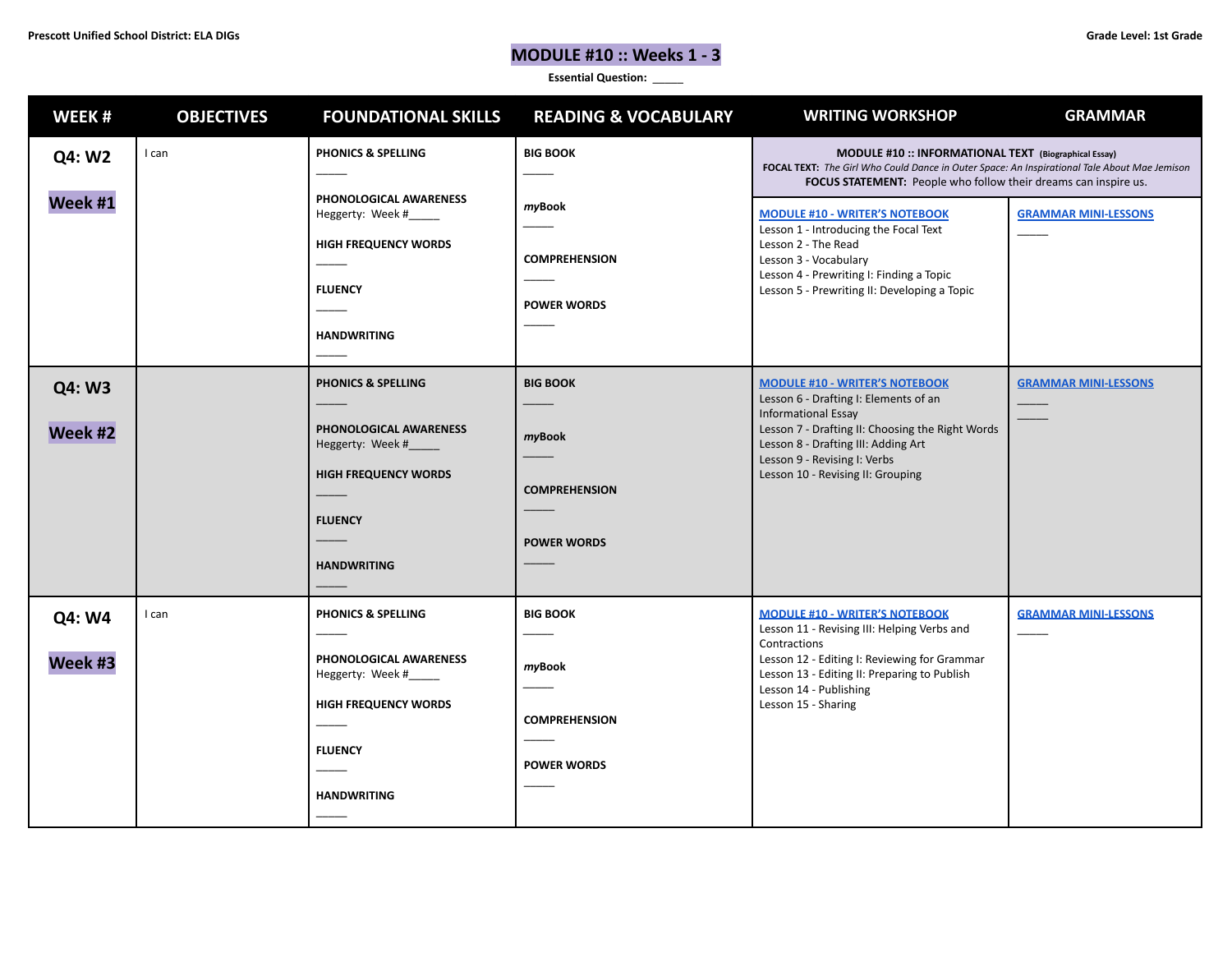|         | AZ ELA STANDARDS for MODULE #10 |  |  |
|---------|---------------------------------|--|--|
| M10: W1 |                                 |  |  |
| M10: W2 |                                 |  |  |
| M10: W3 |                                 |  |  |

ARRM Assessment

STAR Early Literacy

Weekly Spelling Tests

INTO READING Weekly Assessments

→ **INTO [READING:](https://www.hmhco.com/ui/login/?state=https%3A%2F%2Fwww.hmhco.com%2Fone%2F%23%2F) ED Online Platform** → Discover → HMH Resources → All Resources → Assessment → FILTER: Select Weekly Assessment

### **RESOURCES/HELPFUL LINKS**

**[Grammar Minilessons \(Scope & Sequence + Teacher Links\)](https://www.hmhco.com/content/reading/into_reading/g1/teacher/epub/hmh_ir1na_egtggss_teacher/#cards--1re_gtg_na_gss_01/) [MODULE #10 - Writer's Notebook](https://www.hmhco.com/content/reading/into_reading/g1/teacher/pdf/1re_wnb_wr_10_biogessay.pdf?custom_correlation_id=cf9aad28-ebe9-11eb-b6fc-39fbcd215054#page=2)**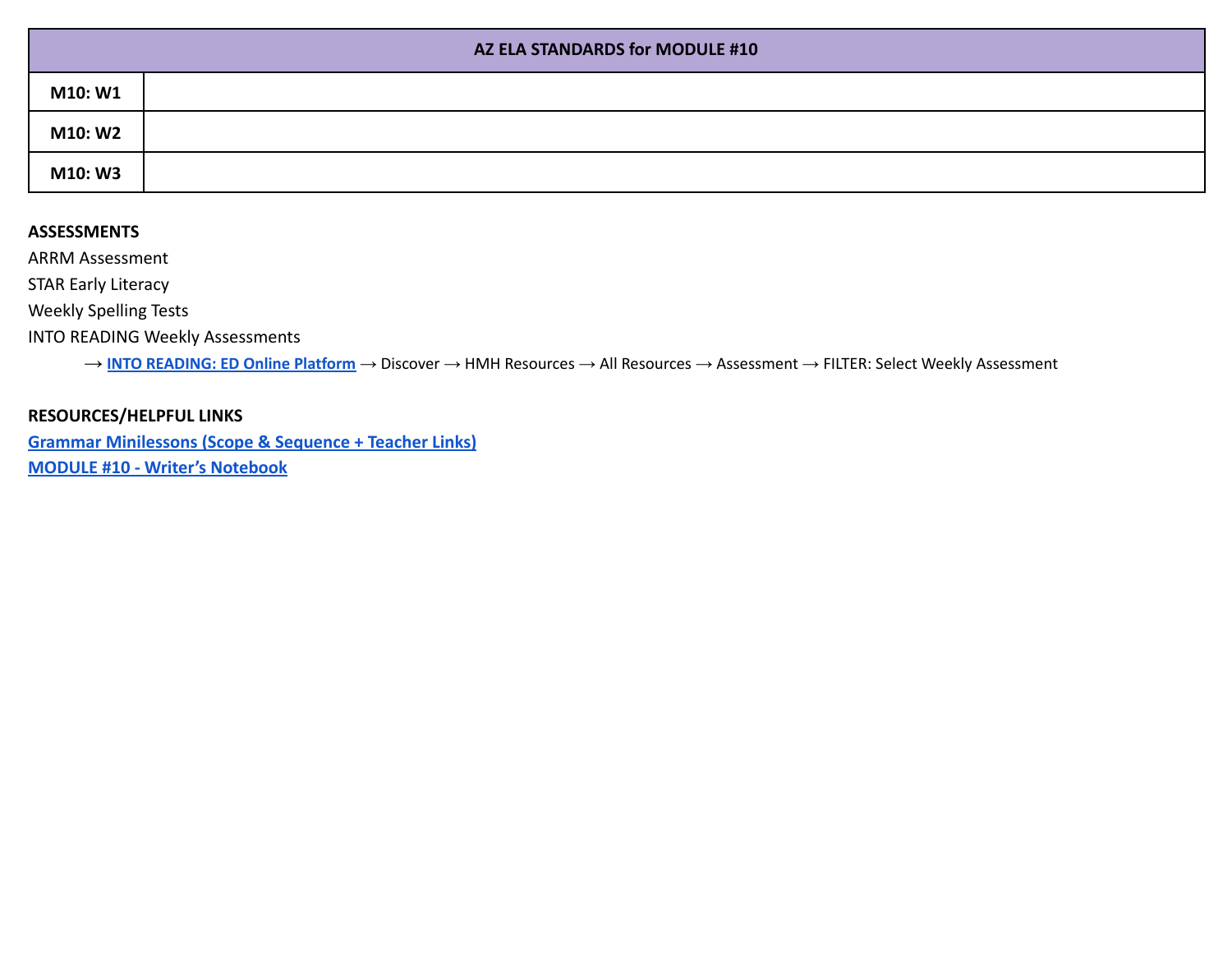# **MODULE #11 :: Weeks 1 - 3**

| WEEK#             | <b>OBJECTIVES</b> | <b>FOUNDATIONAL SKILLS</b>                                                                                                                              | <b>READING &amp; VOCABULARY</b>                                         | <b>WRITING WORKSHOP</b>                                                                                                                                                                                                                                                         | <b>GRAMMAR</b>              |
|-------------------|-------------------|---------------------------------------------------------------------------------------------------------------------------------------------------------|-------------------------------------------------------------------------|---------------------------------------------------------------------------------------------------------------------------------------------------------------------------------------------------------------------------------------------------------------------------------|-----------------------------|
| Q4: W5            | I can             | PHONICS & SPELLING                                                                                                                                      | <b>BIG BOOK</b>                                                         | MODULE #11 :: OPINION (Opinion Letter)<br>FOCAL TEXT: I Will Not Read This Book<br><b>FOCUS STATEMENT:</b> Reading is fun!                                                                                                                                                      |                             |
| Week #1           |                   | PHONOLOGICAL AWARENESS<br>Heggerty: Week #_____<br><b>HIGH FREQUENCY WORDS</b><br><b>FLUENCY</b><br><b>HANDWRITING</b>                                  | myBook<br><b>COMPREHENSION</b><br><b>POWER WORDS</b>                    | <b>MODULE #11 - WRITER'S NOTEBOOK</b><br>Lesson 1 - Introducing the Focal Text<br>Lesson 2 - The Read<br>Lesson 3 - Vocabulary<br>Lesson 4 - Prewriting I: Finding a Topic<br>Lesson 5 - Prewriting II: Developing a Topic                                                      | <b>GRAMMAR MINI-LESSONS</b> |
| Q4: W6<br>Week #2 |                   | <b>PHONICS &amp; SPELLING</b><br>PHONOLOGICAL AWARENESS<br>Heggerty: Week #_____<br><b>HIGH FREQUENCY WORDS</b><br><b>FLUENCY</b><br><b>HANDWRITING</b> | <b>BIG BOOK</b><br>myBook<br><b>COMPREHENSION</b><br><b>POWER WORDS</b> | <b>MODULE #11 - WRITER'S NOTEBOOK</b><br>Lesson 6 - Drafting I: Elements of Opinion<br>Writing<br>Lesson 7 - Drafting II: Choosing the Right Words<br>Lesson 8 - Drafting III: Correspondence<br>Lesson 9 - Revising I: Supporting Details<br>Lesson 10 - Revising II: Grouping | <b>GRAMMAR MINI-LESSONS</b> |
| Q4: W7<br>Week #3 | I can             | PHONICS & SPELLING<br>PHONOLOGICAL AWARENESS<br>Heggerty: Week #<br><b>HIGH FREQUENCY WORDS</b><br><b>FLUENCY</b><br><b>HANDWRITING</b>                 | <b>BIG BOOK</b><br>myBook<br><b>COMPREHENSION</b><br><b>POWER WORDS</b> | <b>MODULE #11 - WRITER'S NOTEBOOK</b><br>Lesson 11 - Revising III: Formatting Dates<br>Lesson 12 - Editing I: Reviewing for Grammar<br>Lesson 13 - Editing II: Preparing to Publish<br>Lesson 14 - Publishing<br>Lesson 15 - Sharing                                            | <b>GRAMMAR MINI-LESSONS</b> |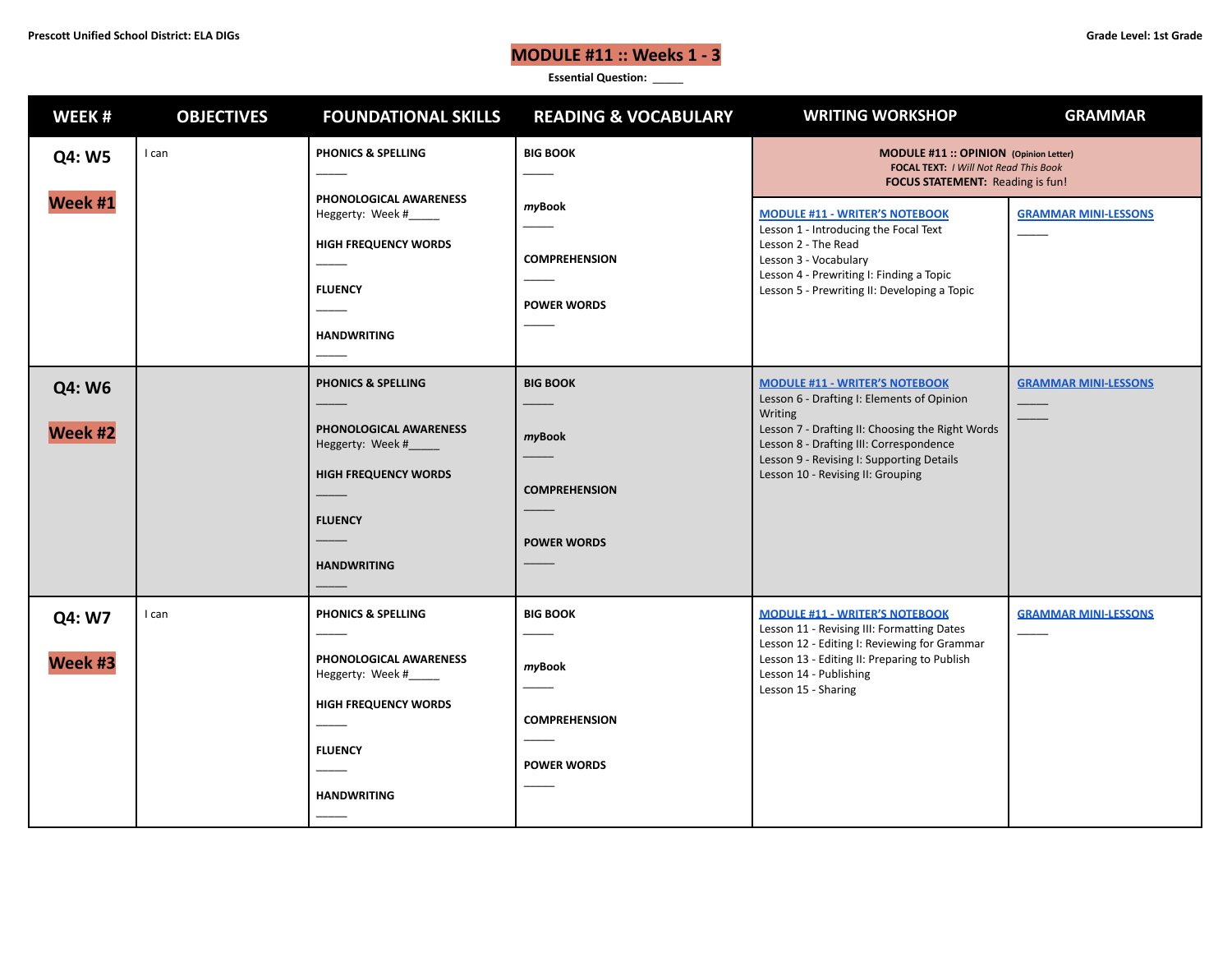|         | AZ ELA STANDARDS for MODULE #11 |
|---------|---------------------------------|
| M11: W1 |                                 |
| M11: W2 |                                 |
| M11: W3 |                                 |

ARRM Assessment

STAR Early Literacy

Weekly Spelling Tests

INTO READING Weekly Assessments

→ **INTO [READING:](https://www.hmhco.com/ui/login/?state=https%3A%2F%2Fwww.hmhco.com%2Fone%2F%23%2F) ED Online Platform** → Discover → HMH Resources → All Resources → Assessment → FILTER: Select Weekly Assessment

### **RESOURCES/HELPFUL LINKS**

**[Grammar Minilessons \(Scope & Sequence + Teacher Links\)](https://www.hmhco.com/content/reading/into_reading/g1/teacher/epub/hmh_ir1na_egtggss_teacher/#cards--1re_gtg_na_gss_01/) [MODULE #11 - Writer's Notebook](https://www.hmhco.com/content/reading/into_reading/g1/teacher/pdf/1re_wnb_wr_11_opletter.pdf?custom_correlation_id=6ea5183d-ebea-11eb-bac6-53c35f246854#page=6)**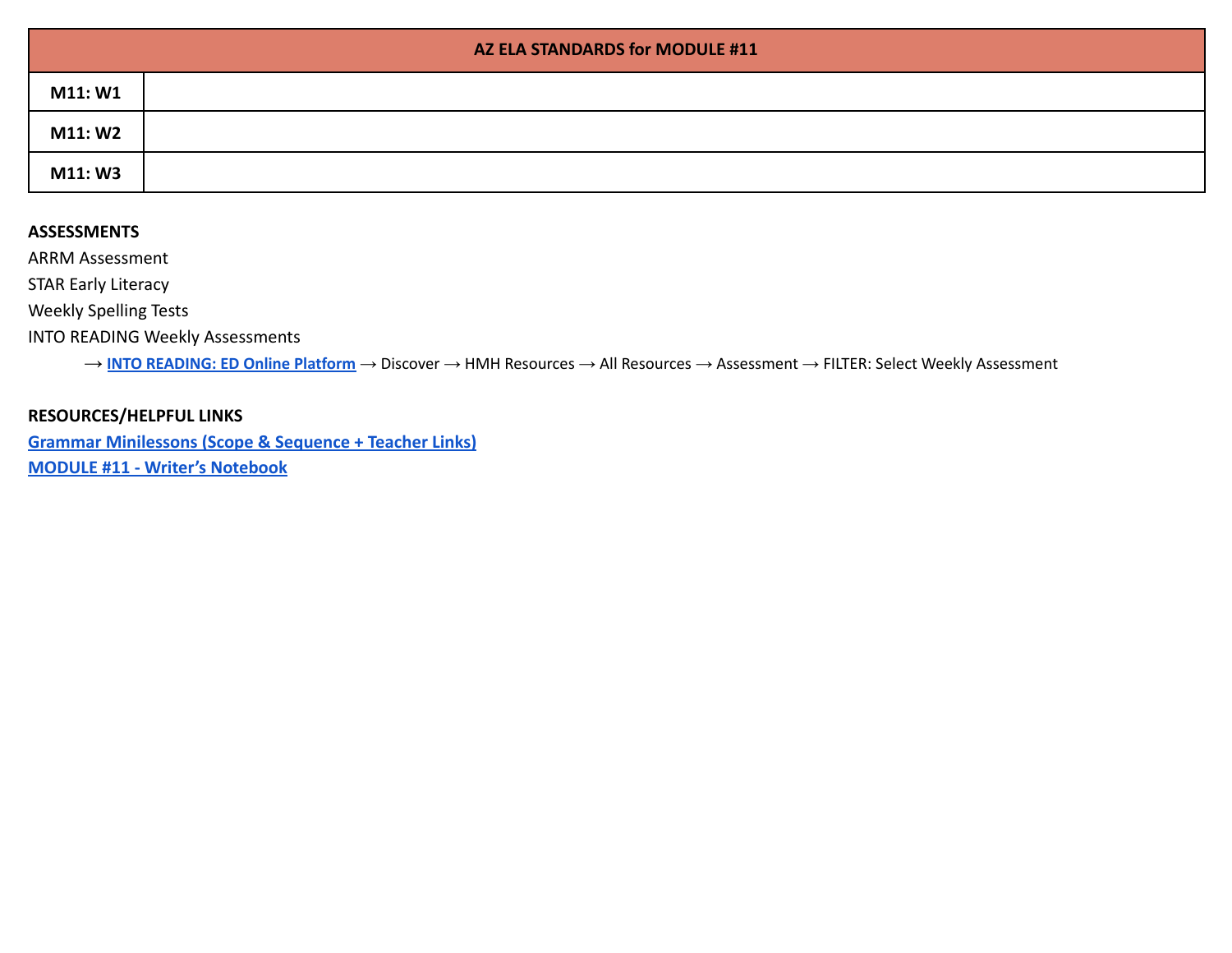# **MODULE #12 :: Weeks 1 - 3**

| WEEK#              | <b>OBJECTIVES</b> | <b>FOUNDATIONAL SKILLS</b>                                                                                                                             | <b>READING &amp; VOCABULARY</b>                                         | <b>WRITING WORKSHOP</b>                                                                                                                                                                                                                                                                                | <b>GRAMMAR</b>              |
|--------------------|-------------------|--------------------------------------------------------------------------------------------------------------------------------------------------------|-------------------------------------------------------------------------|--------------------------------------------------------------------------------------------------------------------------------------------------------------------------------------------------------------------------------------------------------------------------------------------------------|-----------------------------|
| Q4: W8             | I can             | <b>PHONICS &amp; SPELLING</b>                                                                                                                          | <b>BIG BOOK</b>                                                         | MODULE #12 :: OPINION (Opinion Essay)<br>FOCAL TEXT: Big Bad Bubble<br>FOCUS STATEMENT: We should use the skills we've learned.                                                                                                                                                                        |                             |
| Week #1            |                   | PHONOLOGICAL AWARENESS<br>Heggerty: Week #<br><b>HIGH FREQUENCY WORDS</b><br><b>FLUENCY</b><br><b>HANDWRITING</b>                                      | myBook<br><b>COMPREHENSION</b><br><b>POWER WORDS</b>                    | <b>MODULE #12 - WRITER'S NOTEBOOK</b><br>Lesson 1 - Introducing the Focal Text<br>Lesson 2 - The Read<br>Lesson 3 - Vocabulary<br>Lesson 4 - Prewriting I: Finding a Topic<br>Lesson 5 - Prewriting II: Developing a Topic                                                                             | <b>GRAMMAR MINI-LESSONS</b> |
| Q4: W9<br>Week #2  |                   | <b>PHONICS &amp; SPELLING</b><br>PHONOLOGICAL AWARENESS<br>Heggerty: Week #____<br><b>HIGH FREQUENCY WORDS</b><br><b>FLUENCY</b><br><b>HANDWRITING</b> | <b>BIG BOOK</b><br>myBook<br><b>COMPREHENSION</b><br><b>POWER WORDS</b> | <b>MODULE #12 - WRITER'S NOTEBOOK</b><br>Lesson 6 - Drafting I: Elements of Opinion<br><b>Writing</b><br>Lesson 7 - Drafting II: Choosing the Right Words<br>Lesson 8 - Drafting III: Writing a Strong<br>Conclusion<br>Lesson 9 - Revising I: Supporting Details<br>Lesson 10 - Revising II: Grouping | <b>GRAMMAR MINI-LESSONS</b> |
| Q4: W10<br>Week #3 | I can             | <b>PHONICS &amp; SPELLING</b><br>PHONOLOGICAL AWARENESS<br>Heggerty: Week #<br><b>HIGH FREQUENCY WORDS</b><br><b>FLUENCY</b><br><b>HANDWRITING</b>     | <b>BIG BOOK</b><br>myBook<br><b>COMPREHENSION</b><br><b>POWER WORDS</b> | <b>MODULE #12 - WRITER'S NOTEBOOK</b><br>Lesson 11 - Revising III: Adverbs<br>Lesson 12 - Editing I: Reviewing for Grammar<br>Lesson 13 - Editing II: Preparing to Publish<br>Lesson 14 - Publishing<br>Lesson 15 - Sharing                                                                            | <b>GRAMMAR MINI-LESSONS</b> |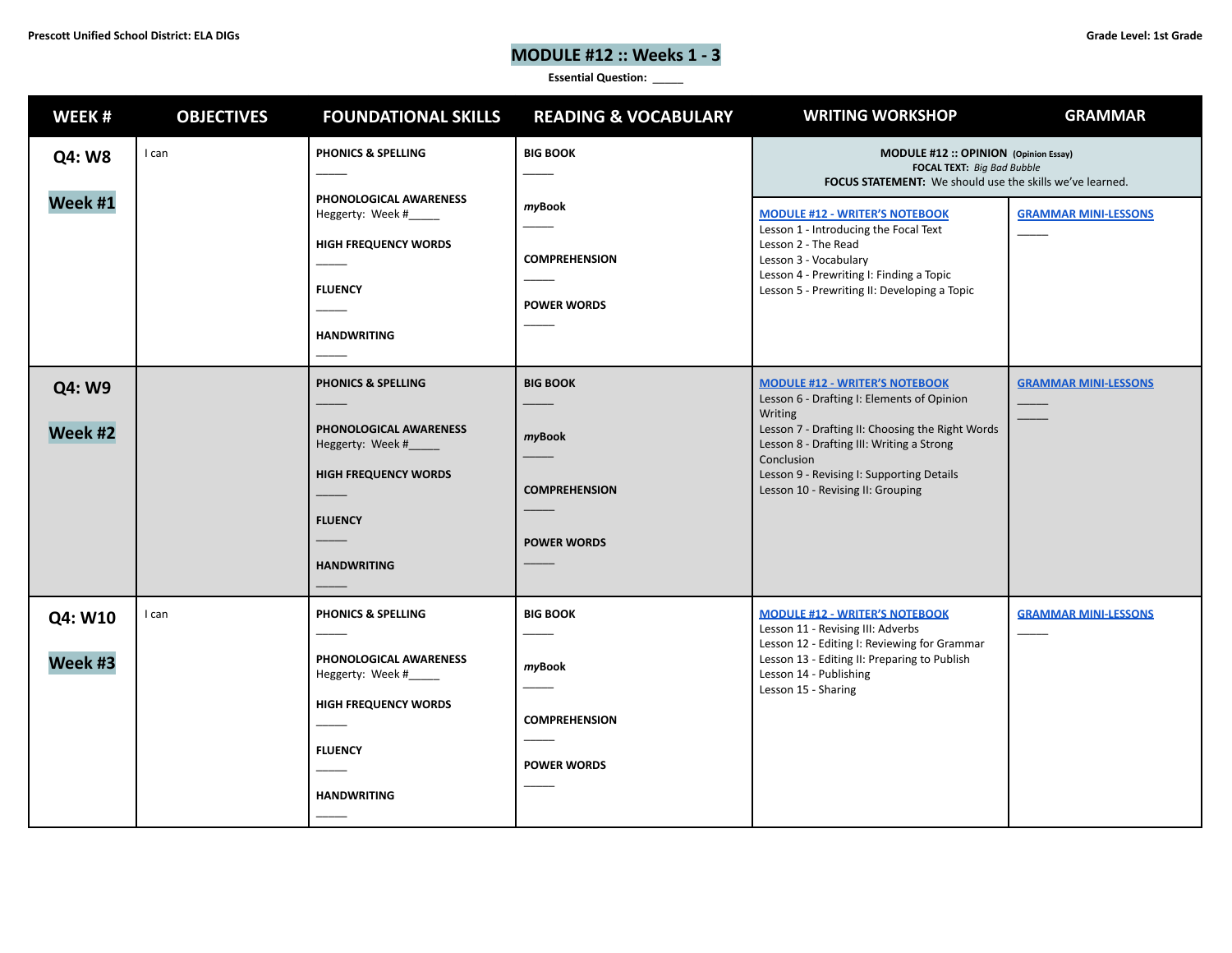|         | AZ ELA STANDARDS for MODULE #12 |  |  |
|---------|---------------------------------|--|--|
| M12: W1 |                                 |  |  |
| M12: W2 |                                 |  |  |
| M12: W3 |                                 |  |  |

ARRM Assessment

STAR Early Literacy

Weekly Spelling Tests

INTO READING Weekly Assessments

→ **INTO [READING:](https://www.hmhco.com/ui/login/?state=https%3A%2F%2Fwww.hmhco.com%2Fone%2F%23%2F) ED Online Platform** → Discover → HMH Resources → All Resources → Assessment → FILTER: Select Weekly Assessment

### **RESOURCES/HELPFUL LINKS**

**[Grammar Minilessons \(Scope & Sequence + Teacher Links\)](https://www.hmhco.com/content/reading/into_reading/g1/teacher/epub/hmh_ir1na_egtggss_teacher/#cards--1re_gtg_na_gss_01/) [MODULE #12 - Writer's Notebook](https://www.hmhco.com/content/reading/into_reading/g1/teacher/pdf/1re_wnb_wr_12_opessay.pdf?custom_correlation_id=d6cbfaf8-ebf1-11eb-af68-57adb66ed972#page=1)**